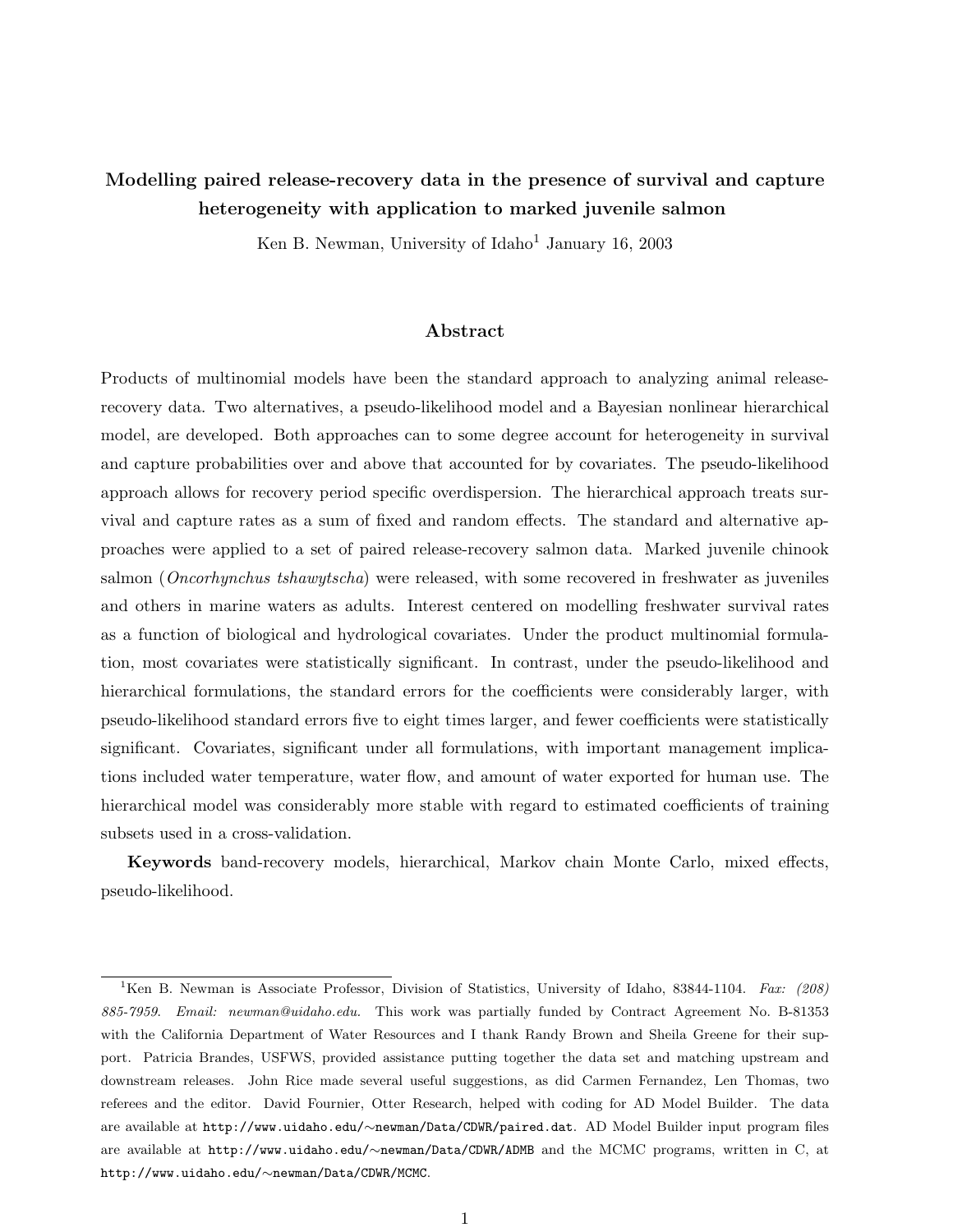## 1 Introduction

Release-recovery data are generated by marking animals, releasing them, and later recovering them. In contrast to capture-recapture data, the recovered animals are not re-released; in many cases the recovered animals are dead. Band-recovery data where banded birds are later recovered by hunters are an example of release-recovery data, as are marked and tagged salmon recovered by fisheries. The classic approaches to modelling release-recovery and capture-recapture data date back to the 1950s and early 1960s (Darroch, 1959; Cormack, 1964; Jolly, 1965; Seber, 1965) and are based upon products of multinomial models. In the case of release-recovery data with a sequence of possible recovery points, the marginal distribution for recoveries at a given time point is binomial with the recovery probability being the product of a sequence of conditional survival and conditional capture probabilities. For example, let R be the number of animals released at the beginning of the study,  $S_i$  be the probability of surviving to time point  $t_i$  (given it was alive at  $t_{i-1}$ ), and  $p_i$  be the probability that an animal alive at  $t_i$  is captured then. The number of recoveries at time point  $t_3$ , say, is Binomial $(R, S_1(1-p_1)S_2(1-p_2)S_3p_3)$ .

Extensions to the multinomial models have included the modelling of survival and capture probabilities by covariates and the inclusion of an overdispersion parameter to account for extramultinomial variance (Lebreton, et al., 1992). Departures from the multinomial distributions include Poisson distributions, Poisson generalized linear models, and overdispersed Poisson or quasilikelihood models (Cormack, 1993).

Presented in this paper are two further extensions to the classic multinomial formulations. One, labelled the pseudo-likelihood approach, allows for different overdispersion parameters at different recovery points. An earlier analysis of a set of unpaired release-recovery salmon data (Newman and Rice, 2002) used extended quasi-likelihood (Nelder and Pregibon, 1987) to fit two overdispersion parameters at two recovery points. This paper is a slight variation over this earlier work in that the data are a set of paired release-recovery data and pseudo-likelihood (Carroll and Rupert, 1988) is used for estimating two overdispersion parameters.

The second extension to the classic formulation is a nonlinear hierarchical model where survival and recovery probabilities for a given release of marked animals are a function of fixed and random effects. Heterogeneity in survival and recovery probabilities that cannot be explained by covariates is then partially accounted for by the random effects.

This work was motivated by an application to release-recovery chinook salmon data and the next section describes the motivation of the application, the data, and reasons for overdispersion. The following section describes the three modelling approaches and estimation procedures. The results are then compared and the paper ends with a discussion that includes a sensitivity analysis, more complex hierarchical models, a comparison with the unpaired release-recovery analysis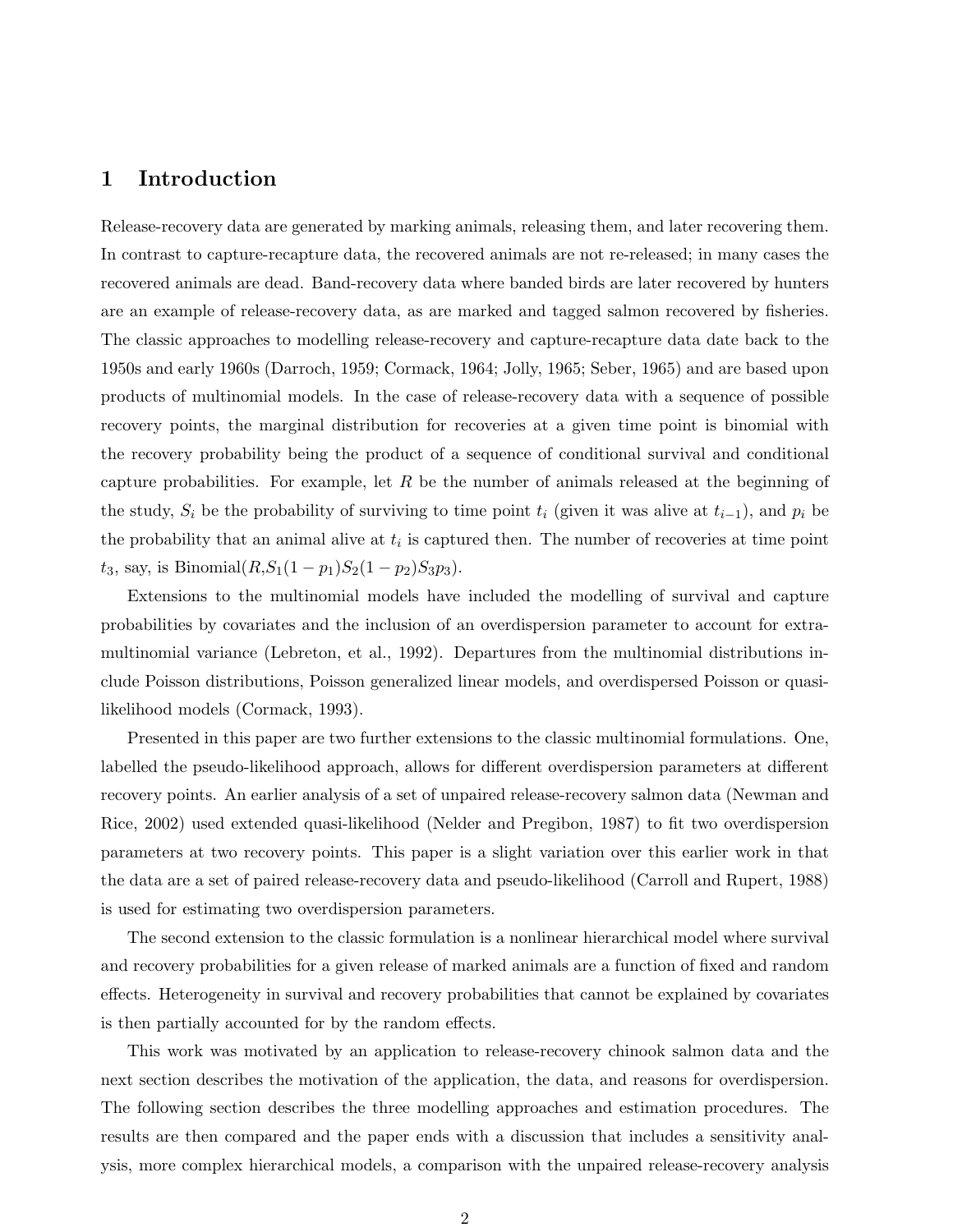(Newman and Rice, 2002), and brief discussion on choosing between the three alternative modelling approaches.

## 2 Application background

The Sacramento River is located in northern and central California and provides water for human consumption and agricultural use to over 20 million people. The river is also home to chinook salmon (*Oncorhynchus tshawytscha*), a species of salmon that had returns of a million or more in the early 1900s (Healey, 1991). In the last 30 years there has been a drastic reduction in the number of naturally spawning salmon due to loss of habitat, environmental degradation, and overfishing. The loss of natural fish has been somewhat mitigated by hatchery produced salmon, but considerable concern remains over the viability of naturally spawning stocks.

To identify which factors influence the survival of juvenile chinook salmon as they outmigrate from freshwater to marine waters, the U.S. Fish and Wildlife Service (USFWS) has been conducting release-recovery studies for over twenty years. Hatchery reared juvenile chinook salmon are externally marked by removing the adipose fin and a micro-tag (a coded-wire-tag) is injected into the snout. The tags are release or batch specific, not individual fish specific, and the fish must be sacrificed to read the tag and identify the release the fish came from. The fish are released at multiple locations in the Sacramento river, particularly in the lower portions of the river, during the months of April and May. A midwater trawl located downstream of the release sites, in the tidal zone just east of San Francisco Bay, recovers the fish within two to three weeks after release.

For some of the study years additional releases of marked and tagged fish were made just downstream of the trawl and these releases are viewed as being paired with some of the upstream releases. Fish from both the upstream and downstream release locations are later caught as two to five year old fish in the Pacific Ocean by commercial and recreational fisheries. At landing ports throughout the fishing season, samples are taken of the catches, additional recoveries of the marked and tagged fish are made, and estimates of the total number of marine fisheries' recoveries are made.

As mentioned previously, the river and marine recoveries from the upstream releases alone were analyzed by Newman and Rice  $(2002)$ , here labelled the unpaired releases analysis. Let S be the probability of surviving from point of release to the trawl and  $p$  be the conditional probability of capture given survival. Sp was modeled as a function of several biological and hydrological covariates. Using the upstream releases alone,  $S$  and  $p$  are not separately estimable. However, by assuming that the capture rate  $p$  was a product of known trawl fishing effort  $f$  and some unknown, but constant catchability coefficient,  $q$ , the ratio  $S_1/S_2$  for any two releases could be estimated. Letting  $\widehat{S_i p_i}$  be the model-based estimate of Sp and  $f_i$  be the corresponding trawl fishing effort for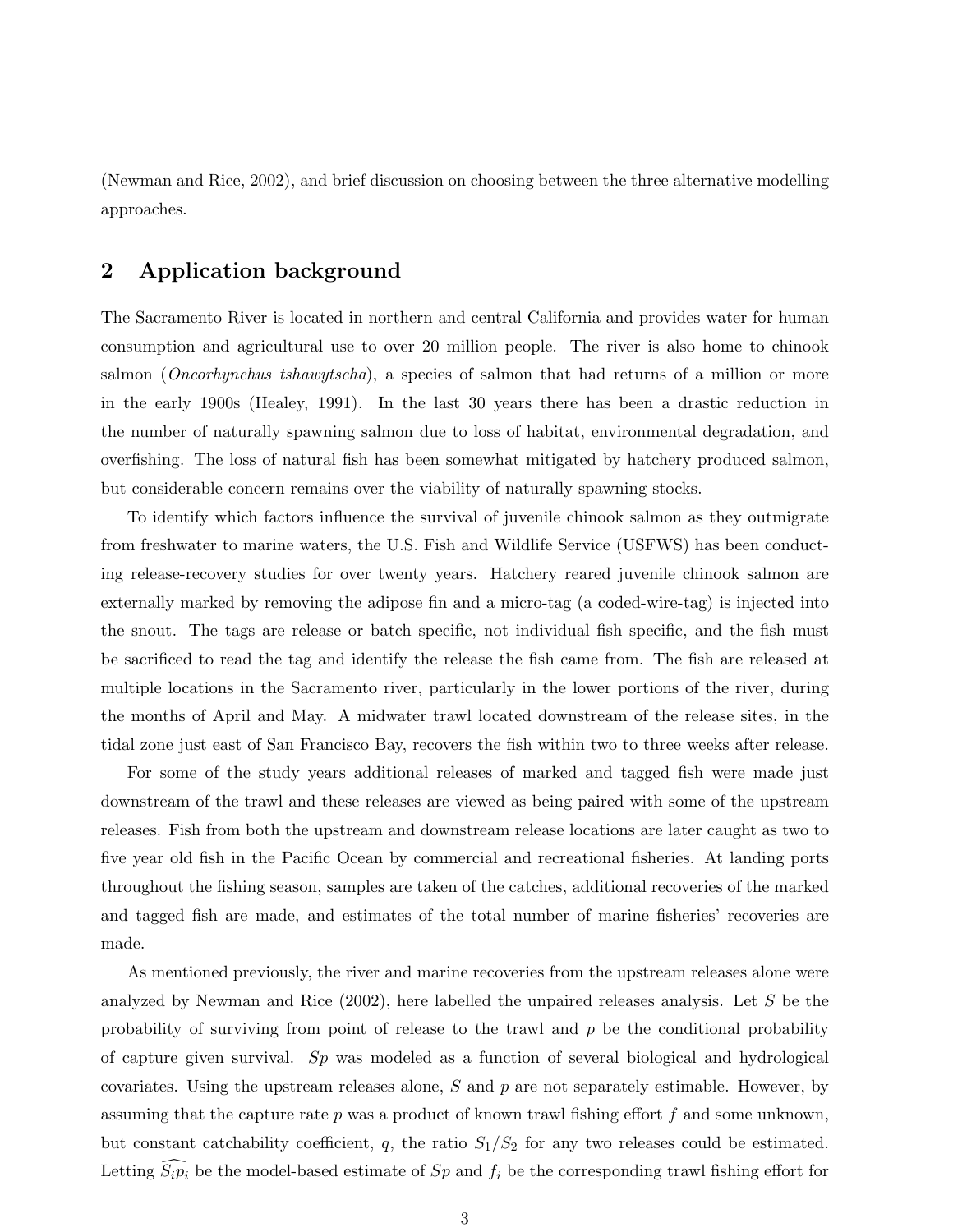release group  $i, i=1,2,$ 

$$
\frac{\widehat{S_1}}{S_2} = \frac{\widehat{S_1 p_1} / f_1}{\widehat{S_2 p_2} / f_2}.
$$
\n(2.1)

In contrast with Newman and Rice (2002), this paper presents an analysis of recoveries from the paired upstream and downstream releases. By assuming identical marine survival and capture rates for paired upstream and downstream releases, S and p are separately estimable. The release and recovery data along with covariates used to model S are described next, followed by a section listing reasons for overdispersion with these data.

### 2.1 Data

With assistance from USFWS personnel, 61 upstream releases were paired with 19 downstream releases made between 1979 and 1995. The term "pairings" is not strictly correct in that several upstream releases were sometimes matched with a single common downstream release. The term release set will sometimes be used alternately with release pair. Most of the upstream releases were amongst the larger set of 101 upstream releases analyzed by Newman and Rice (2002). The upstream release groups were released in one of three locations over the period of study, near the city of Sacramento (approximately 50 miles upstream of the trawl;  $n=22$ ), near Courtland (38 miles upstream;  $n=18$ ), and near Ryde (30 miles upstream;  $n=21$ ). The downstream groups were released at one of two locations below the trawl, Port Chicago and Benicia.

Table 1 summarizes the release and recovery information. The number of fish released from an upstream location is denoted  $R_u$ , while the number released downstream is  $R_d$ . The number of trawl recoveries from an upstream release is  $y_{ut}$ , the number of ocean recoveries from an upstream release is  $y_{uo}$ , and the number of ocean recoveries from a downstream release is  $y_{do}$ . As mentioned earlier the number of ocean recoveries is estimated by what is approximately a temporally-spatially stratified sample of marine catch. These estimates, denoted  $\hat{y}_{uo}$  and  $\hat{y}_{do}$ , can be approximately written as

$$
\hat{y}_{uo} \approx \sum_{a} \sum_{t} \sum_{p} e_{atp} y_{uatp}, \quad \hat{y}_{do} \approx \sum_{a} \sum_{t} \sum_{p} e_{atp} y_{datp}
$$

where  $y_{uatp}$  and  $y_{datp}$  are the number of recoveries, from an upstream release and a downstream release, of marked and tagged fish in stratum  $atp$ 's sample; a denotes age which ranges from 2 to 5 years, t denotes time period within a fishing season, and  $p$  denotes landing area (usually a port).  $e_{atp}$  is the inverse of the sampling fraction for a given stratum, also known as the expansion factor, and is on average 4 to 5, i.e., 20 to 25% of the landed catches are sampled. The trawl recovery rates,  $r_{ut}$ , and estimated ocean recovery rates,  $\hat{r}_{uo}$  and  $\hat{r}_{do}$ , are defined as the ratio of recoveries, or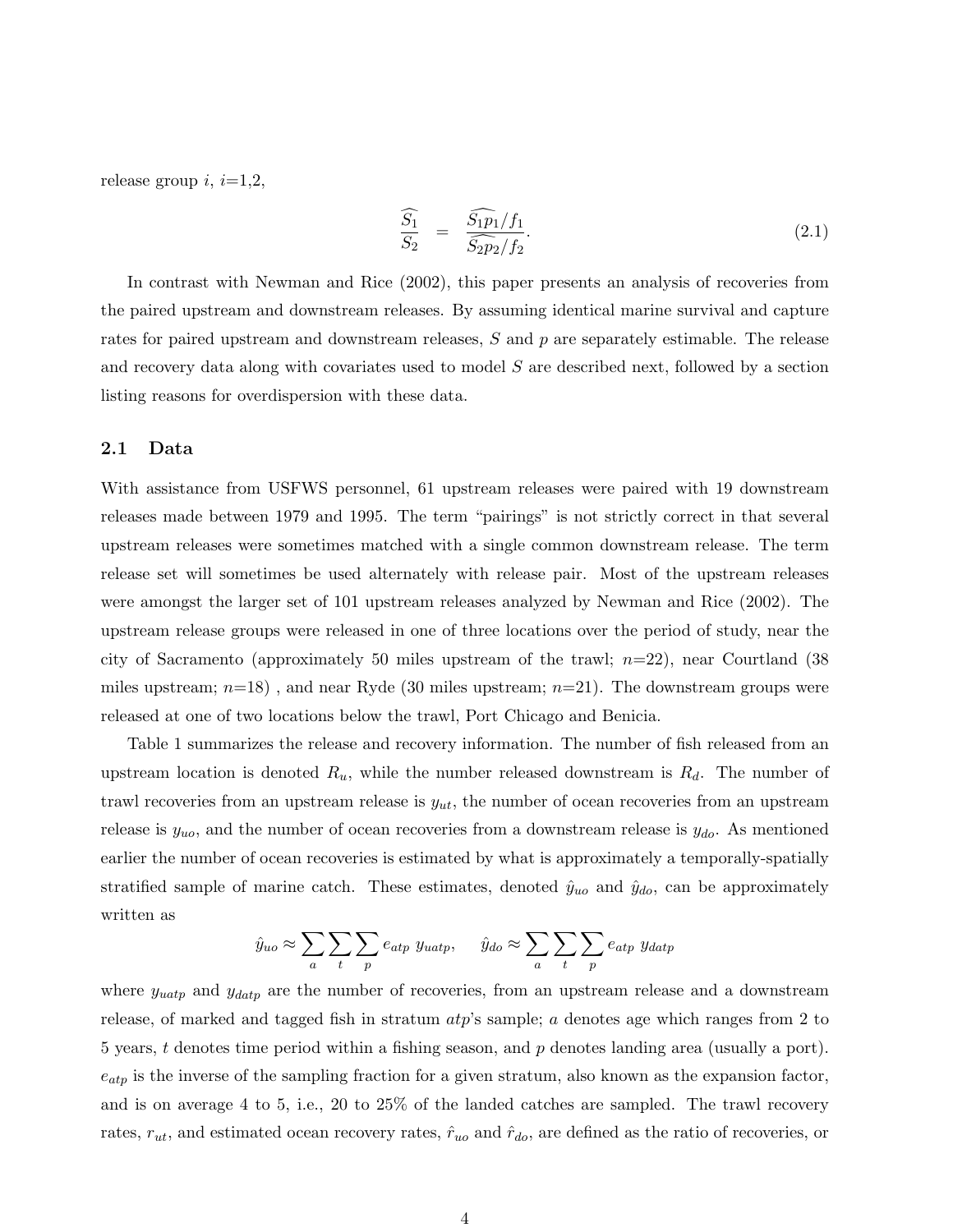estimated recoveries, to number released; i.e.,

$$
r_{ut} = \frac{y_{ut}}{R_u}, \quad \hat{r}_{uo} = \frac{\hat{y}_{uo}}{R_u}, \quad \hat{r}_{do} = \frac{\hat{y}_{do}}{R_d}.
$$

For upstream releases the median  $\hat{r}_{uo}$  was an order of magnitude greater than the median  $r_{ut}$ . For downstream releases the median  $\hat{r}_{do}$  was about twice  $\hat{r}_{uo}$ . For a paired release, assuming common ocean survival, harvest, and sampling rates,  $r_{uo}$  should be less than  $r_{do}$  due to in-river mortality and removals by the trawl.

The covariates used to model S are summarized in Table 2. The covariate values for each of the three upstream release sites, individually, were quite similar in terms of means and standard deviations. The gate variable is an indicator for the position of a diversion gate located just downstream of Courtland. When the gate is open (indicator=1), fish moving downstream are more likely to get diverted into a sprawling delta where large water export pumps are located. Indicator variables for release at Sacramento or Courtland (labelled Sac and Court) were included in the modelling of S. This allowed for a release site effect that was to some degree a function of distance upstream. Consistent with Newman and Rice (2002), gate position and export level were assumed to only affect releases made above the diversion gate (Sacramento and Courtland alone). Interaction terms, crossing the Sacramento and Courtland indicator variables with exports and gate position, were used to reflect that assumption; i.e., the gate and export interaction variable values were set at 0 for Ryde releases.

Correlations between covariates were slight (less than 0.5) with two exceptions. Flow and salinity are inversely related  $(r = -0.74)$ , but not in a strictly linear fashion; as outflow increases, the influx of seawater lessens. Hatchery and release temperatures are positively correlated  $(r =$ 0.67), because the water source for the hatchery is river water.

The covariates are a subset of those used by Newman and Rice  $(2002)$  to model  $Sp$ , with the exception that here the export measure is total volume exported, while Newman and Rice used the ratio of export volume to flow volume; subsequent differences are discussed later.

### 2.2 Reasons for overdispersion

The simplest way to model recoveries is to assume that all the fish in a given release are independent and have the same probabilities of recovery (by the trawl or by the ocean fishery). In other words for a given upstream release, trawl and ocean recoveries are trinomial, and for a given downstream release, ocean recoveries are binomial. Such an approach, labelled the trinomial- /binomial product (TBP) model, is the basis for one of the approaches taken and is discussed in the next section. The fact that ocean recoveries are estimated rather than observed make the TBP formulation questionable, however, and make overdispersion likely. Letting  $\pi$  be the probability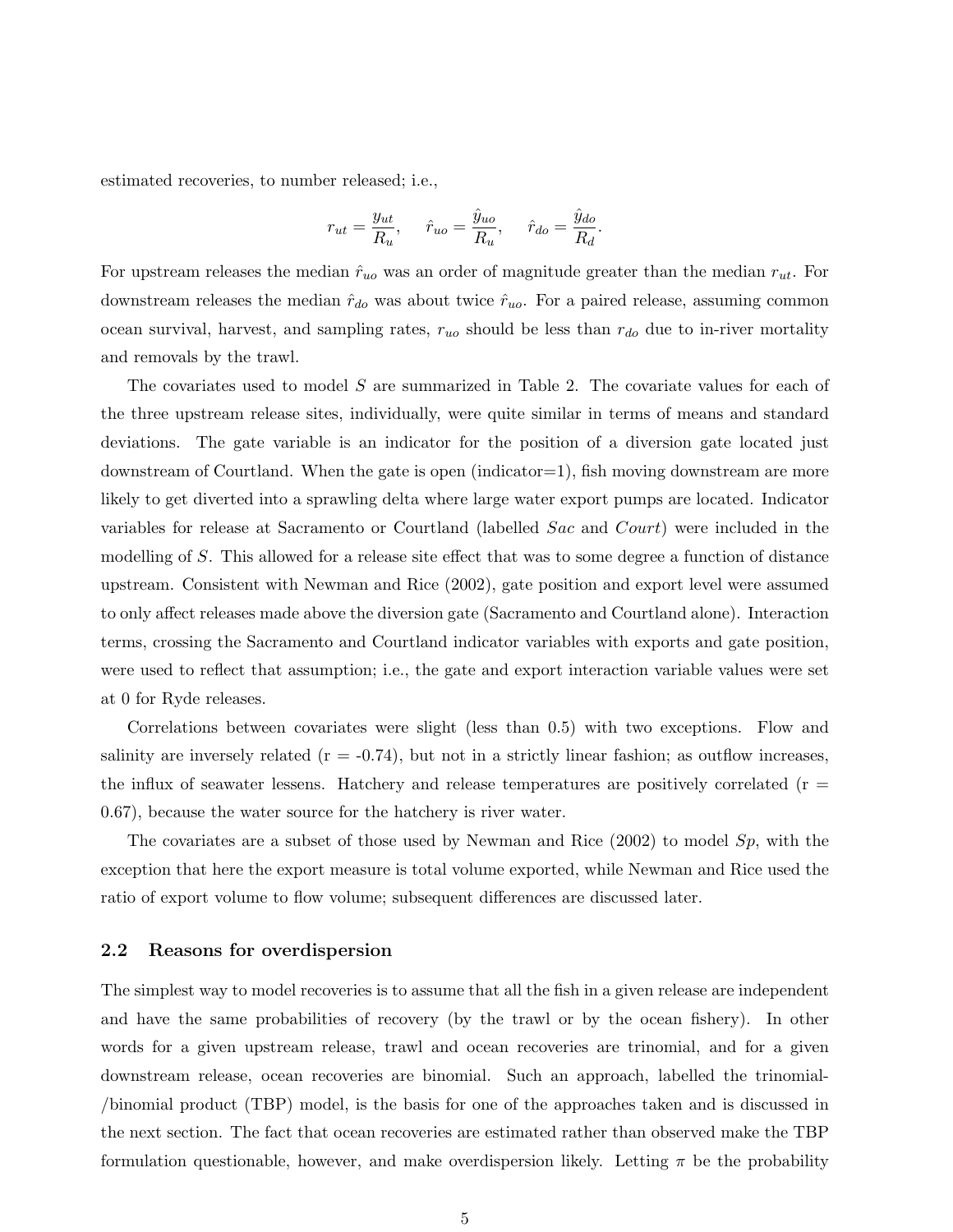that a downstream release is later caught by the ocean fishery, the variation in  $\hat{y}_{do}$  is greater than for a Binomial $(R_d, \pi)$  random variable due to estimation error. Theoretical arguments and empirical evidence for overdispersion led to the two alternative modelling approaches.

There are several reasons for possible overdispersion (Collett, 1991). Important covariates, either unknown or unmeasured, may have been left out of the model for the recovery probability. To lessen the chance of this, a relatively conservative approach was taken to the modelling of  $S$ ,  $p$ , and  $\pi$  and is described later. Overdispersion is likely due to correlation between individuals, caused by fish schooling or clustering, in particular while moving downstream. Additionally, heterogeneity in survival probabilities is likely due to variation in individual fish size at least. Relatedly, group-level covariate values, such as average fish length, are used in the modelling of survival, thus covariate values have measurement error, which induces correlation between individuals and subsequent overdispersion (Prentice, 1986). Heterogeneity in survival probabilities is also likely due to fish from the same release taking different routes downstream and having different travel times to the trawl. The trawl operates only during portions of the day and can only sweep a portion of the width and depth of the river when it is operating. Variation in travel times and position in the river then translates into heterogeneity in capture probabilities, too.

There was empirical evidence for overdispersion. Several upstream release groups were identified as replicates, groups nearly identical with the exception of having different tag codes. Based on a  $\chi^2$  goodness of fit test assuming a multinomial model, the variation in river and (estimated) ocean recoveries for some of the replicate sets, but not all, was greater than expected. For example, assuming a trinomial model for the downstream and ocean recoveries from four replicate releases from Courtland in 1985 yielded  $X^2$ =25.8, 6 df, P-value=0.0002.

## 3 Methods

### 3.1 Tri-/binomial product (TBP) model for recoveries

The tri-/binomial product model is a particular case of a band-recovery or release-dead recovery model (Brownie et al., 1985) based on products of multinomial distributions. Each upstream release has one of three possible fates, recovery by the trawl, recovery in the ocean fisheries, and anything else. The fate for any individual fish is assumed independent of the fate any other fish. For a paired release, or release set, it is assumed that the ocean recovery probability,  $\pi$ , is the same for all releases. For a given release pair, the joint distribution of  $(y_{ut}, y_{uo}, y_{do})$  is a product of trinomial and binomial distributions: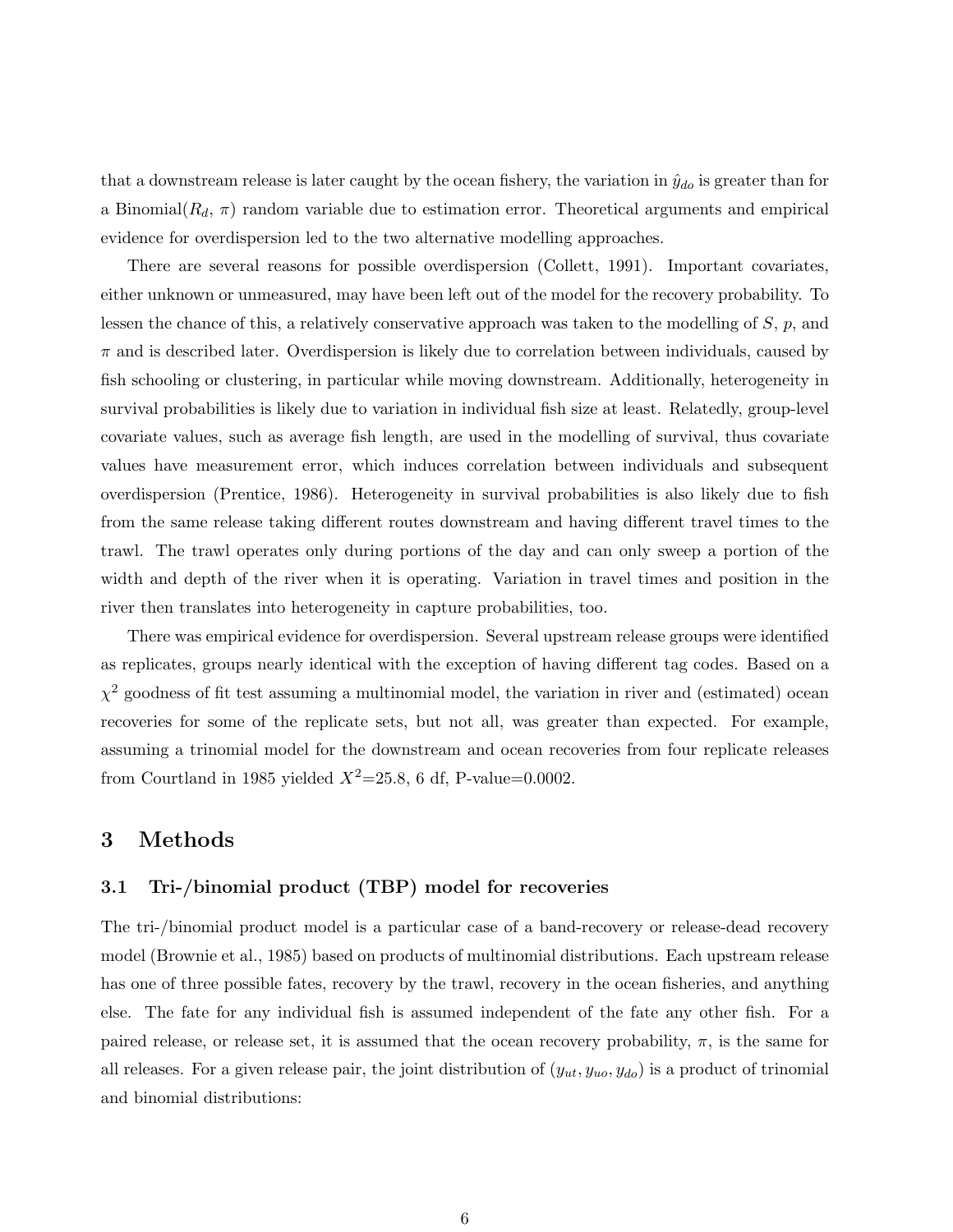$$
Pr(y_{ut}, y_{uo}, y_{do}) = {R_u \choose y_{ut} y_{uo}} (Sp)^{y_{ut}} (S(1-p)\pi)^{y_{uo}} (1 - Sp - S(1-p)\pi)^{R_u - y_{ut} - y_{uo}} \times {R_d \choose y_{do}} \pi^{y_{do}} (1 - \pi)^{R_d - y_{do}} \tag{3.1}
$$

To address the management questions about the effect of biological and hydrological variables on survival probability, S was modelled as a function of the covariates (Table 2). Capture probabilities were handled two different ways: (a) "release specific"  $p$ 's (no covariates) and (b) covariate based  $p$ 's. Maximum likelihood estimates of the covariates for S, of p or its covariates, and  $\pi$  were calculated for the TBP model with estimates of  $y_{uo}$  and  $y_{do}$  substituted in Equation (3.1) for the actual, but unknown values. The models for S and  $p$  were the same under the TBP, pseudo-likelihood, and hierarchical formulations, and are described next.

### 3.2 Modelling S

The logit of S was modeled as a function of covariates (Lebreton, et al., 1992); i.e.,

$$
S = \frac{\exp(x'\beta)}{1 + \exp(x'\beta)}\tag{3.2}
$$

where  $x$  is a column vector of covariates and

$$
x'\beta = \beta_0 + \beta_1 Sac + \beta_2 Court + \beta_3 Size + \beta_4 Log Flow +
$$
  

$$
\beta_5 Salinity + \beta_6 Release Temp + \beta_7 Hatchery Temp + \beta_8 Tide
$$
  

$$
\beta_9(Sac| Court \times Exports) + \beta_{10}(Sac| Court \times Gate) + \beta_{11} Turbidity.
$$
 (3.3)

Again, Sac and Court are indicators for releases from Sacramento and Courtland. The covariates  $(Sac| Court \times Express)$  and  $Sac| Court \times Gate$  are the exports and gate position indicator just for releases from Sacramento or Courtland (the values are zero for releases from Ryde). To facilitate comparisons between covariates in terms of the magnitudes of coefficients, and to lessen numerical errors, the non-indicator variables were standardized.

### 3.3 Modelling  $p$

The river capture probabilities,  $p$ 's, and the ocean recovery rates,  $\pi$ 's, can be modeled as functions of covariates. There are several questions of interest one could answer by doing so; e.g., How related is p to trawl effort?; Is p affected by flow or turbidity?. Only two models for p were examined (and none for  $\pi$ ) were examined, however, because the primary focus was on factors affecting survival. Incorrect modelling of the  $p$ 's or the  $\pi$ 's results in biased estimates of survival. Conversely, the cost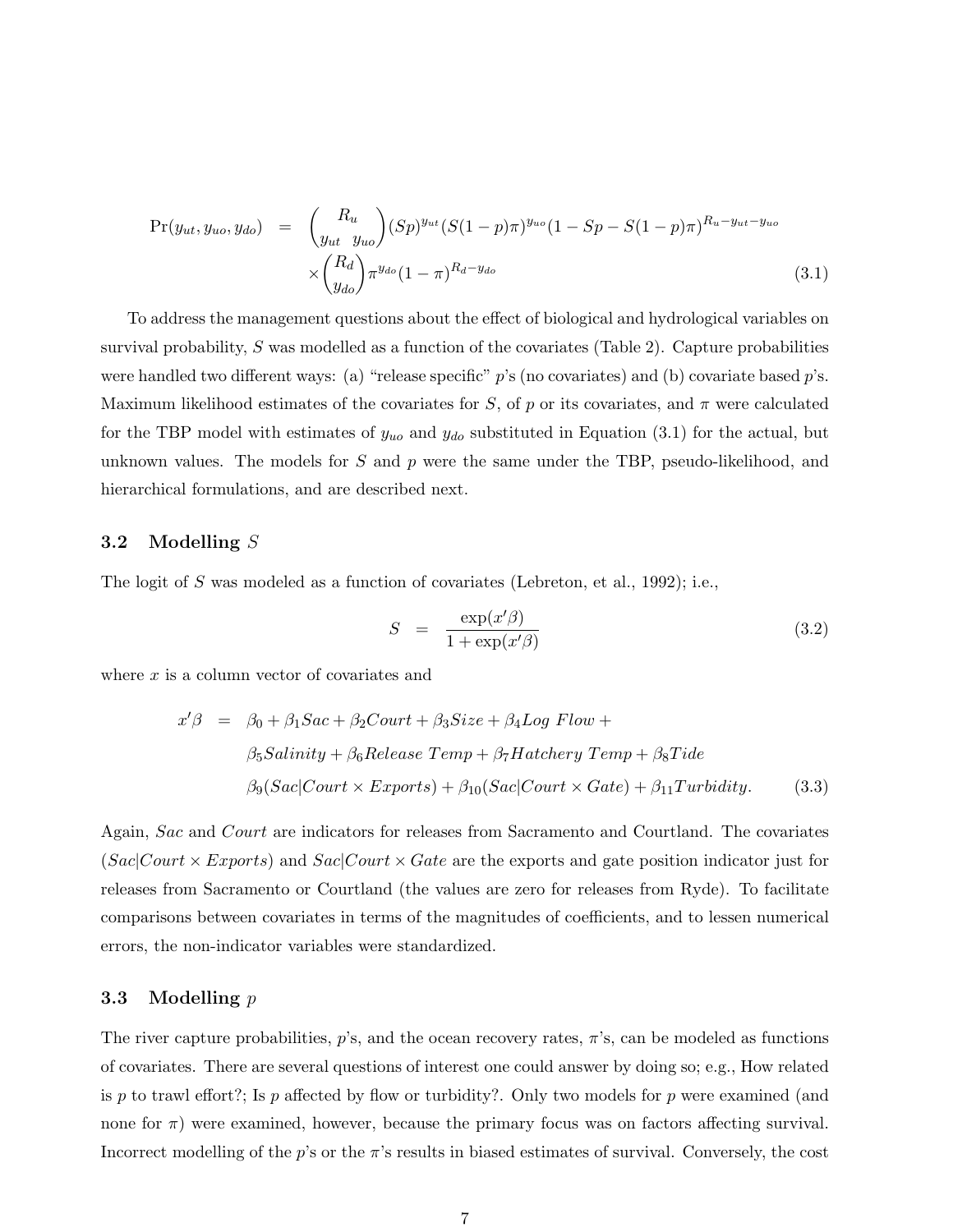of not modelling the p's or  $\pi$ 's is less precision in the estimates of the survival model coefficients; using release set specific  $p$ 's and  $\pi$ 's adds 80 parameters.

One model for  $p$  used trawl effort as a covariate. The other model used an indicator for 1988 releases, the year in which sampling effort was approximately double that of other years:

$$
p = \frac{\exp(\gamma_0 + \gamma_1 I_{1988})}{1 + \exp(\gamma_0 + \gamma_1 I_{1988})}
$$
\n(3.4)

The indicator variable was selected over the effort measure because the former yielded a larger likelihood at the maximum likelihood value from the TBP model and it provided a slightly better fit as measured by a  $\chi^2$  goodness of fit statistic. Only results for Equation (3.4) are reported.

### 3.4 Pseudo-likelihood (PL) model for recoveries

The pseudo-likelihood approach of Carroll and Rupert (1988) was used to account for overdispersion in both the trawl and estimated ocean recoveries. Different overdispersion parameters were used for each recovery type. The expected number of recoveries were based on the TBP formulation.

$$
E[y_{ut}] = R_u Sp
$$
  
\n
$$
E[\hat{y}_{uo}] = R_u S (1 - p) \pi
$$
  
\n
$$
E[\hat{y}_{do}] = R_d \pi
$$

The variances were multiples of the TBP variances with three different dispersion parameters used for each recovery category.

$$
\begin{aligned}\n\text{Var}[y_{ut}] &= \phi_{ut} R_u S p (1 - S p) \\
\text{Var}[\hat{y}_{uo}] &= \phi_{uo} R_u S (1 - p) \pi (1 - S (1 - p) \pi) \\
\text{Var}[\hat{y}_{do}] &= \phi_{do} R_d \pi (1 - \pi)\n\end{aligned}
$$

In the absence of replicates amongst the downstream releases, overdispersion for  $y_{do}$  cannot be estimated and  $\phi_{do}$  was fixed at 1.0. Similarly, when release specific values p are used,  $\phi_{ut}$  is not estimable and was fixed at 1.0. Even if replicates were available for upstream and downstream releases and all the  $\phi$ 's were estimable, the assumption of constant values for each release-recovery combination is at best a coarse means of dealing with the overdispersion. For example, if the survival and capture probabilities are viewed as random variables (as in the hierarchical formulation discussed later), then the magnitude of the variance inflation is a function of the number of fish released. The range of release numbers is considerable (Table 1), thus between release variation in overdispersion could be large.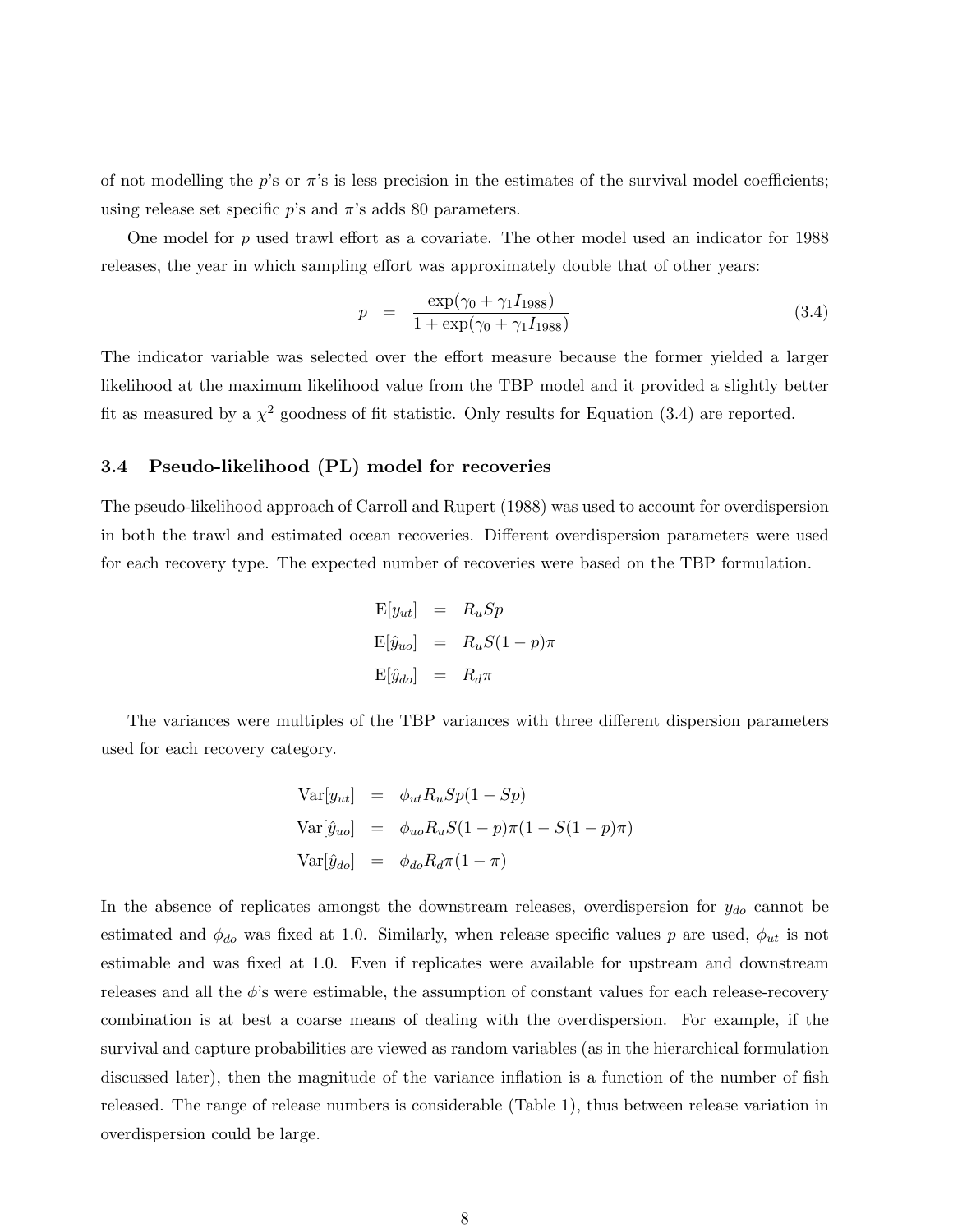The objective function to be maximized is

$$
P = -0.5 \left[ \sum_{i=1}^{n_u} \left\{ \frac{(y_{uti} - \mu_{uti})^2}{\text{Var}[y_{uti}]} + \log (2\pi \text{Var}[y_{uti}]) \right\} \right]
$$

$$
-0.5 \left[ \sum_{i=1}^{n_u} \left\{ \frac{(\hat{y}_{uoi} - \mu_{uoi})^2}{\text{Var}[\hat{y}_{uoi}]} + \log (2\pi \text{Var}[\hat{y}_{uoi}]) \right\} \right]
$$

$$
-0.5 \left[ \sum_{i=1}^{n_d} \left\{ \frac{(\hat{y}_{doi} - \mu_{doi})^2}{\text{Var}[\hat{y}_{doi}]} + \log (2\pi \text{Var}[\hat{y}_{doi}]) \right\} \right]
$$

where  $n_u$  and  $n_d$  are the number of upstream and downstream releases; nonsubcripted  $\pi$  is the constant 3.14159.

This formulation ignores the correlation between  $y_{ut}$  and  $\hat{y}_{uo}$ . However, given the relatively small magnitude of S, p, and  $\pi$ , the effect of the correlation was practically ignoreable. The median estimated correlation between  $y_{ut}$  and  $\hat{y}_{uo}$  was -0.002.

### 3.5 Hierarchical model for recoveries

The pseudo-likelihood formulation can be viewed as an approximation to a hierarchical model where the parameter combinations  $Sp$ ,  $S(1-p)\pi$ , and  $\pi$  are random variables arising from three hyperdistributions. Because S, p, and  $\pi$  appear in more than one combination, it is awkward, at best, to arrive at meaningful hyperdistributions for each of the three combinations. It is more natural, and likely more accurate, to view the individual survival, capture, and ocean recovery rates as arising from separate hyperdistributions and that was the approach taken here.

The first stage of the hierarchy is the distribution of recoveries (observed and estimated) for a single upstream and downstream pair, which conditional on S, p, and  $\pi$  is assumed TBP (see Equation  $(3.1)$ .

$$
y_{ut}, \hat{y}_{uo} \sim \text{Trinomial}(R_u, Sp, S(1-p)\pi)
$$
  

$$
\hat{y}_{do} \sim \text{Binomial}(R_d, \pi)
$$
 (3.5)

For the second level of the hierarchy, survival rates were modelled according to a logistic-normal distribution (Hinde and Demetrio, 1998), as were capture rates when modelled as a function of release year. When capture rates were release specific, the prior distribution was Uniform $(0,0.01)$ ; similarly the priors for ocean recovery rates were  $Uniform(0,0.08)$ . The upper bound of 0.01 on the prior for p was based upon the trawl effort measure.

$$
\log\left(\frac{S}{1-S}\right) \sim \text{Normal}(x'\beta, \sigma_S^2) \tag{3.6}
$$

$$
\log\left(\frac{p}{1-p}\right) \sim \text{Normal}(\gamma_0 + \gamma_1 I_{1988}, \sigma_p^2), \text{ or } p \sim \text{Uniform}(0, 0.01) \tag{3.7}
$$

$$
\pi \sim \text{Uniform}(0, 0.1) \tag{3.8}
$$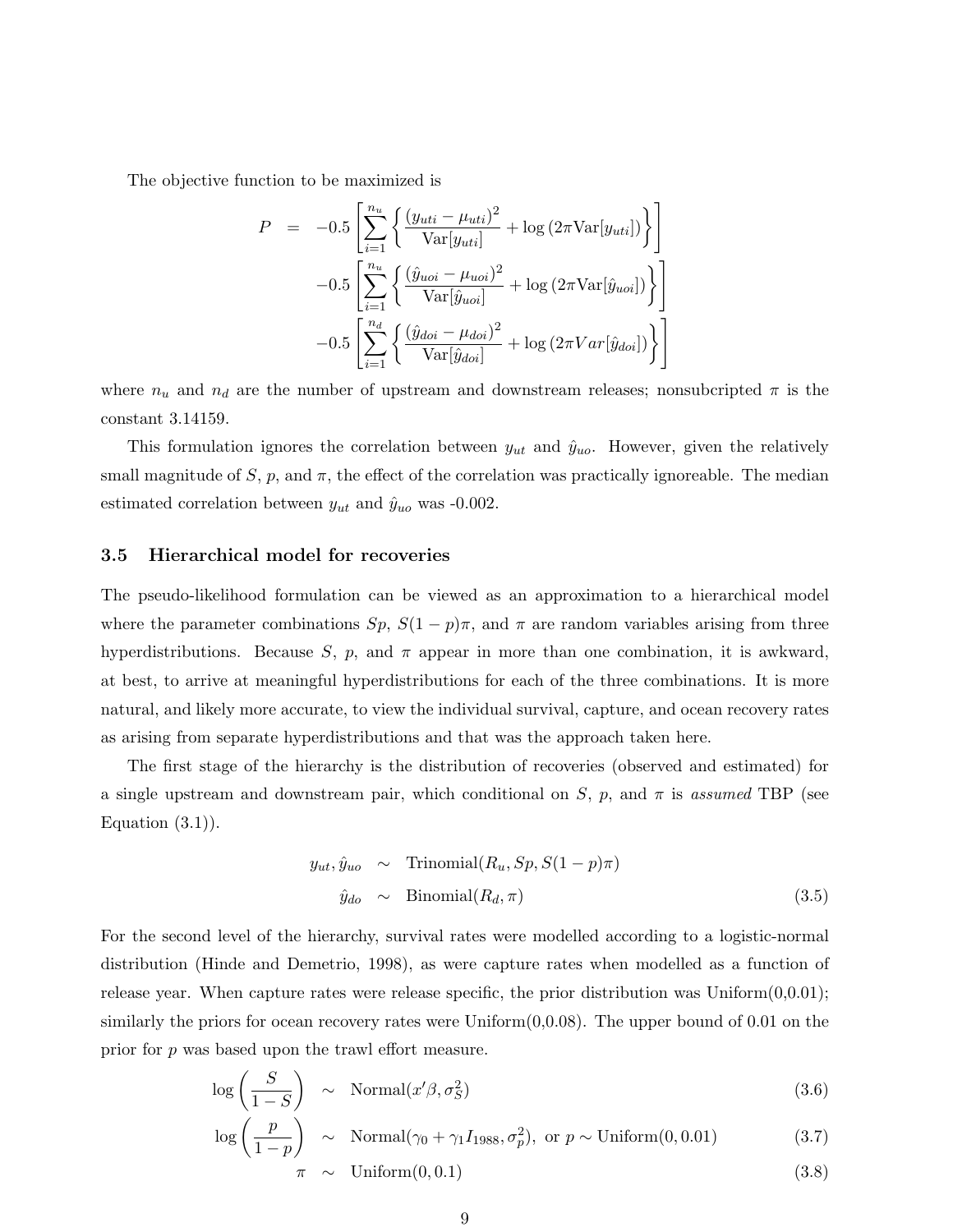At the top of the hierarchy, parameters of the logistic normal distributions were modelled as follows.

$$
\beta_i \sim \text{Normal}\left(0, \frac{\pi^2}{3 \times 12}\right) \quad i = 0, 1, \dots, 11 \tag{3.9}
$$

 $\sigma_S^2 \sim \text{Exponential } (0.001)$  (3.10)

$$
\gamma_0 \sim \text{Normal}\left(-5.60, \frac{0.987}{2}\right) \tag{3.11}
$$

$$
\gamma_1 \sim \text{Normal}\left(0, \frac{0.987}{2}\right) \tag{3.12}
$$

$$
\sigma_p^2 \sim \text{Exponential } (0.001) \tag{3.13}
$$

The hyperparameters were chosen with uniform distributions for S and  $p$  in mind. In particular, assuming that the prior for S was Uniform $(0,1)$ , then  $\log(S/(1-S))$  follows a logistic distribution with mean 0 and variance  $\pi^2/3$ . The covariates on the righthand side of (3.6) were standardized to have an average of 0 and a standard deviation of 1, with the exception of indicator variables. With the  $\beta$ 's defined as in (3.9) and  $\sigma_S^2$  as in (3.10), the (unconditional) expected value and variance of the lefthand side of (3.6) are nearly 0 and  $\pi^2/3$  (with some deviation due to values of non-standardized covariates). Assuming a prior for the capture probabilities p of U(0,0.01), the priors for  $\gamma_0$ ,  $\gamma_1$ , and  $\sigma_p^2$  were chosen by a similar procedure.

The hyperparameters for  $\sigma_S^2$  and  $\sigma_p^2$ , here 0.001, were selected in a non-standard, but pragmatic manner. Three-fold cross-validation was conducted (discussed in detail later in the paper) and the average absolute errors were compared for different values of the hyperparameters, with the value 0.001 yielding small average errors. When first fitting the models the hyperparameters were chosen such that  $E[\sigma_S^2] = Var[\beta]$  and  $E[\sigma_p^2] = Var[\gamma]$ . The resulting posterior distributions were such that the average posterior fitted values were very close to the observed values with the random effects relatively large. The predictive accuracy on the test sets of the cross-validation was relatively low, however, suggesting that the training data sets were being overfit.

### 3.6 Model fitting

For the TBP and the PL formulations, the objective functions, the log likelihood and the pseudolikelihood, were directly maximized using the automatic differentation optimization program, AD Model Builder (Otter Research Ltd., Sidney, BC, Canada). AD Model Builder was also used to estimate the dispersion parameters of the PL model and to calculate covariance matrices.

Markov chain Monte Carlo (MCMC), in particular the Metropolis-Hastings algorithm, was used to generate samples from the posterior distributions for the hyperparameters ( $\beta$ 's,  $\gamma$ 's,  $\sigma$ 's,  $\pi$ 's), the survival, trawl capture, and ocean recovery probabilities. Candidate values were generated in a block-like manner for the survival, capture, and ocean recovery parameters, respectively. The gibbsit program of Raftery and Lewis (1996) was used to determine burn-in time and chain length.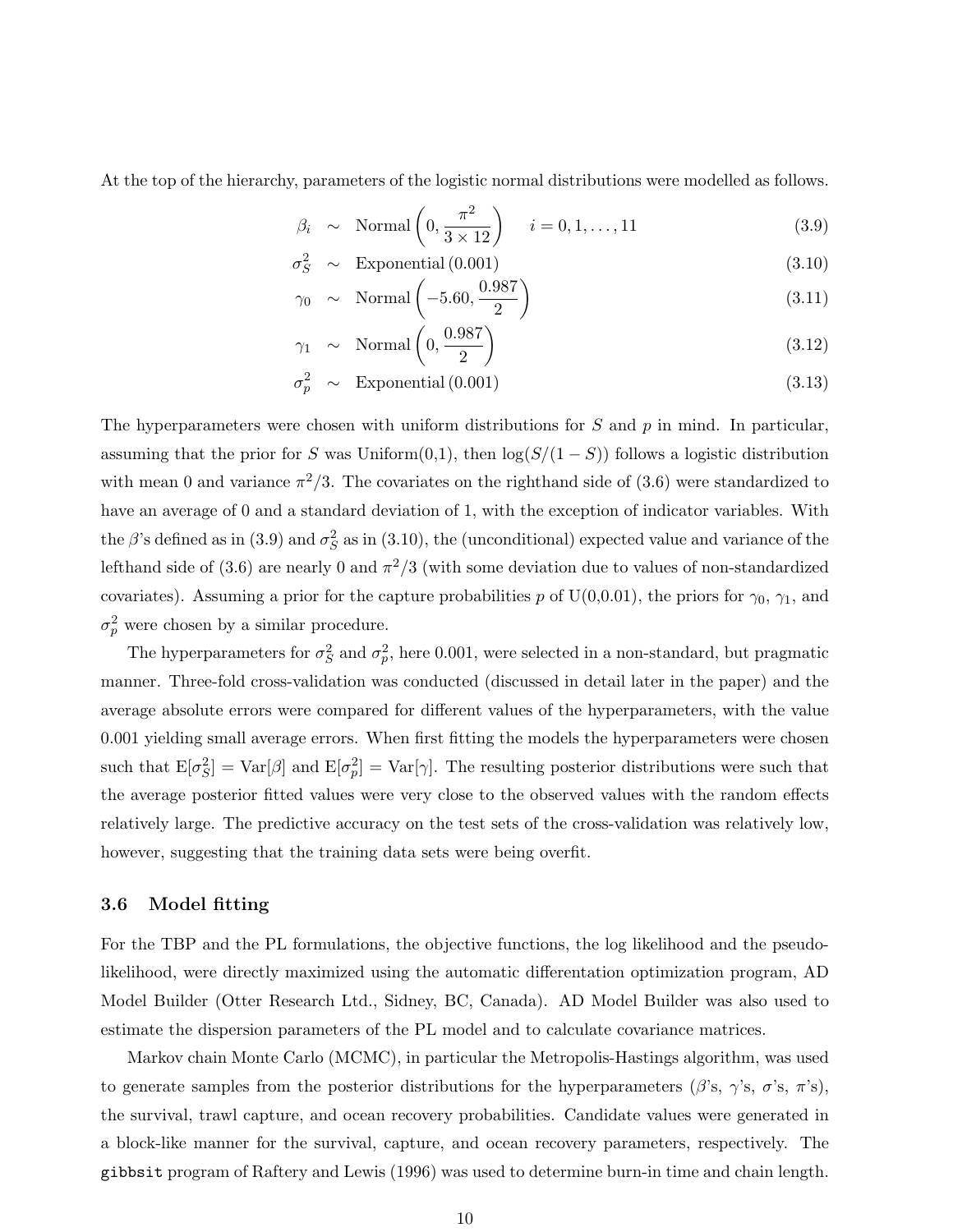The proposal distributions were tuned such that a chain length of 40,000 was sufficient (with a burnin of 2,000 more than adequate). gibbsit was also used to determine the degree of thinning of MCMC output to allow use of standard non-time series estimation of standard deviations for the hyperparameters' posterior distributions.

The survival model coefficients, the  $\beta$ 's in (3.6), were generated individually using a Metropolis proposal,  $\beta_{candidate} \sim \text{Normal}(\beta_{current}, \sigma_{tune}^2)$ . A candidate value for  $\sigma_S^2$  was generated simultaneously with each individual  $\beta$  using a lognormal perturbation from the previous values,  $\ln(\sigma_{S, candidate}^2)$  $\sim$  Normal $(\ln(\sigma_{S,current}^2), \sigma_{tune}^2)$ . In both cases the variances of the normal distributions were tuned to yield reasonable acceptance and apparent mixing rates. After each "new" value of  $\beta_i$  and  $\sigma_S$ was determined, candidate values for the individual release survival parameter,  $S_j$ ,  $j=1,\ldots,61$ , were generated on an individual basis using uniform proposal distributions centered around the previous value, with interval width used for tuning. A similar procedure was used for generating  $\gamma_1$ ,  $\gamma_0$ ,  $\sigma_p$ and the trawl capture rates. For the ocean recovery probabilities, the  $\pi$ 's, release set-specific values were generated individually.

The algorithm is sketched below for the case of covariate-based p. At iteration  $t$ ,

- 1. For *i* in 0:11 { generate  $\beta_i$  and  $\sigma_S^2$ ; for *j* in 1:61 { generate  $S_j$  } }
- 2. For *i* in 0:1 { generate  $\gamma_i$  and  $\sigma_p^2$ ; for *j* in 1:61 { generate  $p_j$  } }
- 3. For j in 1:19 { generate  $\pi_j$  }

### 4 Results

### 4.1 Comparison of models

Estimates of the coefficients of the logistic model for S based on the TBP, PL, and hierarchical formulations are shown along with standard errors in Table 3. The hierarchical model point estimates are the means of the posterior distributions and the standard errors are based on the thinned chain (chain length was 40,000, burn-in was 2000, and every 25th value was used for standard error calculation). Focusing first on similarities, under all three formulations, whether  $p$  is release specific or a function of year, the covariates with the largest t-statistics are the site indicator for release from Sacramento, (log) flow, salinity, release temperature, exports, and turbidity. The effect on survival of releasing at Sacramento, compared to further downstream at Courtland or Ryde, is a lowering of survival, as would be expected. Increases in flow, and salinity, are associated with increases in survival, while increases in release temperature have the opposite association. The adverse effect of water temperature increases on the survival of outmigrating juvenile chinook salmon in the Sacramento river was also reported by Baker et al. (1995). Of special interest to managers,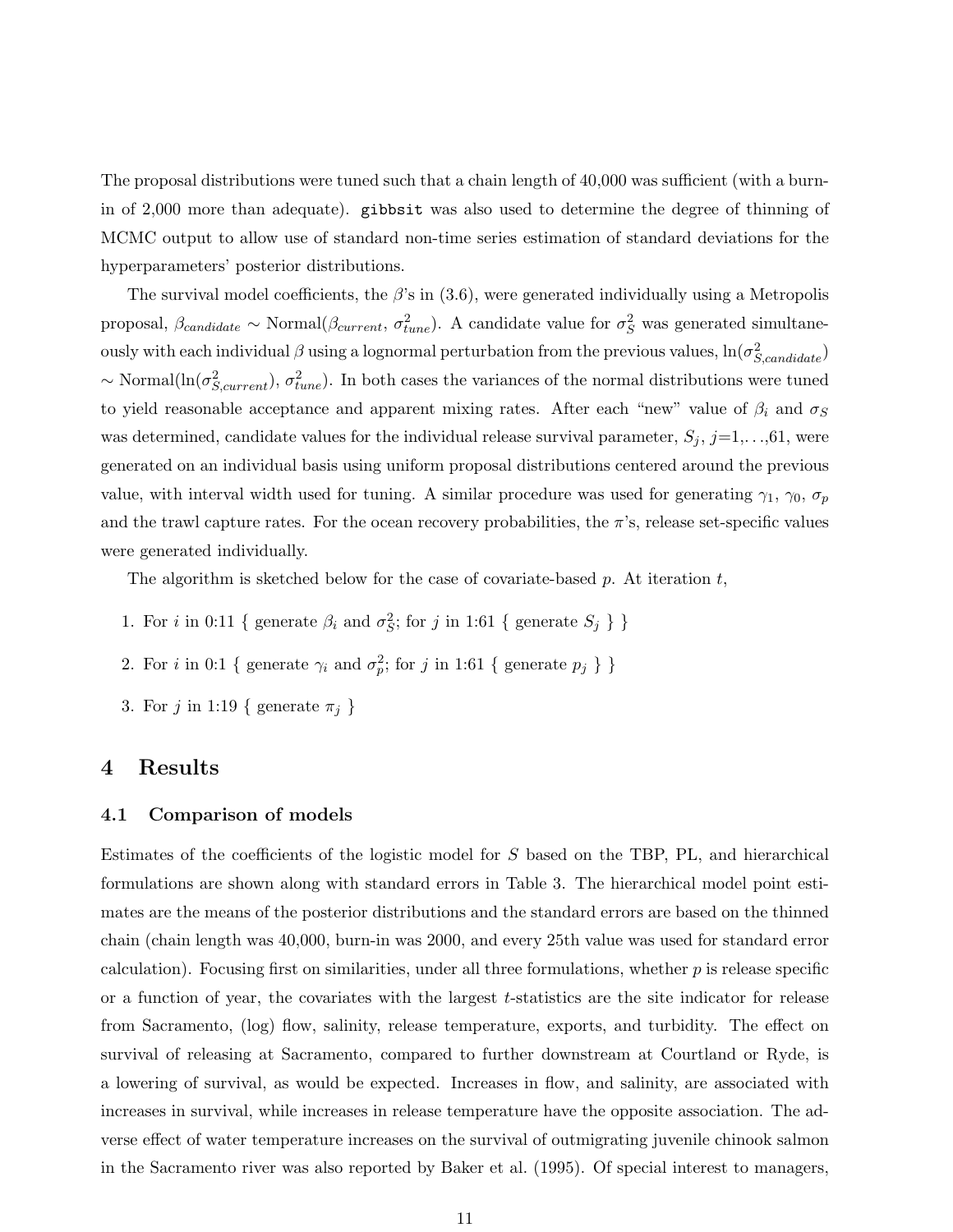the exports effect is negative under all three formulations; the effect appears statistically significant (using t statistics) under the TBP and hierarchical formulation, but not for the PL case. Similarly, the cross-channel gate being open has a negative effect and is statistically significant for the TBP and hierarchical cases but not the PL case.

The standard errors under the PL formulation are considerably larger than the TBP model, roughly a five- to eight-fold increases, while the standard errors for the hierarchical model fell between the other two. This is as would be expected assuming overdispersion. Under the TBP model and using a t-test, all the covariates would be likely be considered statistically significant, with the exception of the Courtland indicator.

The effect of modelling  $p$  on estimates of coefficients and standard errors for  $S$  was negligible for the TBP and hierarchical formulations. For the PL model, coefficients did change considerably for some covariates (e.g., Courtland indicator, size, flow) and the standard errors were consistently smaller for the case of  $p$  being a function of year. The estimated overdispersion parameters changed considerably; with release specific p,  $\hat{\phi}_{uo} = 84$  ( $\hat{\phi}_{ut}$  was bounded below by 1.0), and with covariate based p,  $\hat{\phi}_{uo} = 104$ , with  $\hat{\phi}_{ut} = 9$ . The increased overall precision under the covariate based p model, despite the increase in dispersion parameter values, is partially a reflection of the decrease in number of parameters to estimate (61 parameters for release specific p versus 2 for the covariate based p).

The posterior distributions of the coefficients from the hierarchical model provide additional information about the relationship between estimated survival and the covariates. Figure 1 contains histograms of the posterior distributions for the survival coefficients. The percentage of values less than zero is shown above the histograms. Coefficients that are consistently above or below zero suggest a significant covariate effect on survival. With the exception of the Courtland indicator, hatchery temperature, and the tide variable, all the coefficients are strongly positive or negative.

The posterior means for  $\sigma_S^2$  and  $\sigma_p^2$  provide a measure of the magnitude of the release specific random effects on  $S$  and  $p$ , respectively. Not surprisingly, given the difference in magnitude of  $S$ and p,  $\sigma_S^2$  is considerably larger than  $\sigma_p^2$ . Because the random effects enter into the calculation of S and  $p$  in a non-linear way, it is simpler to look at the differences in what  $S$  would be if there was no random error,  $\epsilon_S$ , in the logit link. An indirect measure is to compare  $\exp(x'\hat{\beta})/(1+\exp(x'\hat{\beta}))$  to the posterior sample values for  $S$ , and similarly for  $p$ . This was done on a per simulated set of values, thus controlling somewhat for the uncertainty in the parameter estimates. The standard deviation of the difference between the estimated expected  $S$ , without random effects, and a random  $S$  was on average  $3\%$ , while for p the standard deviation was 0.008%.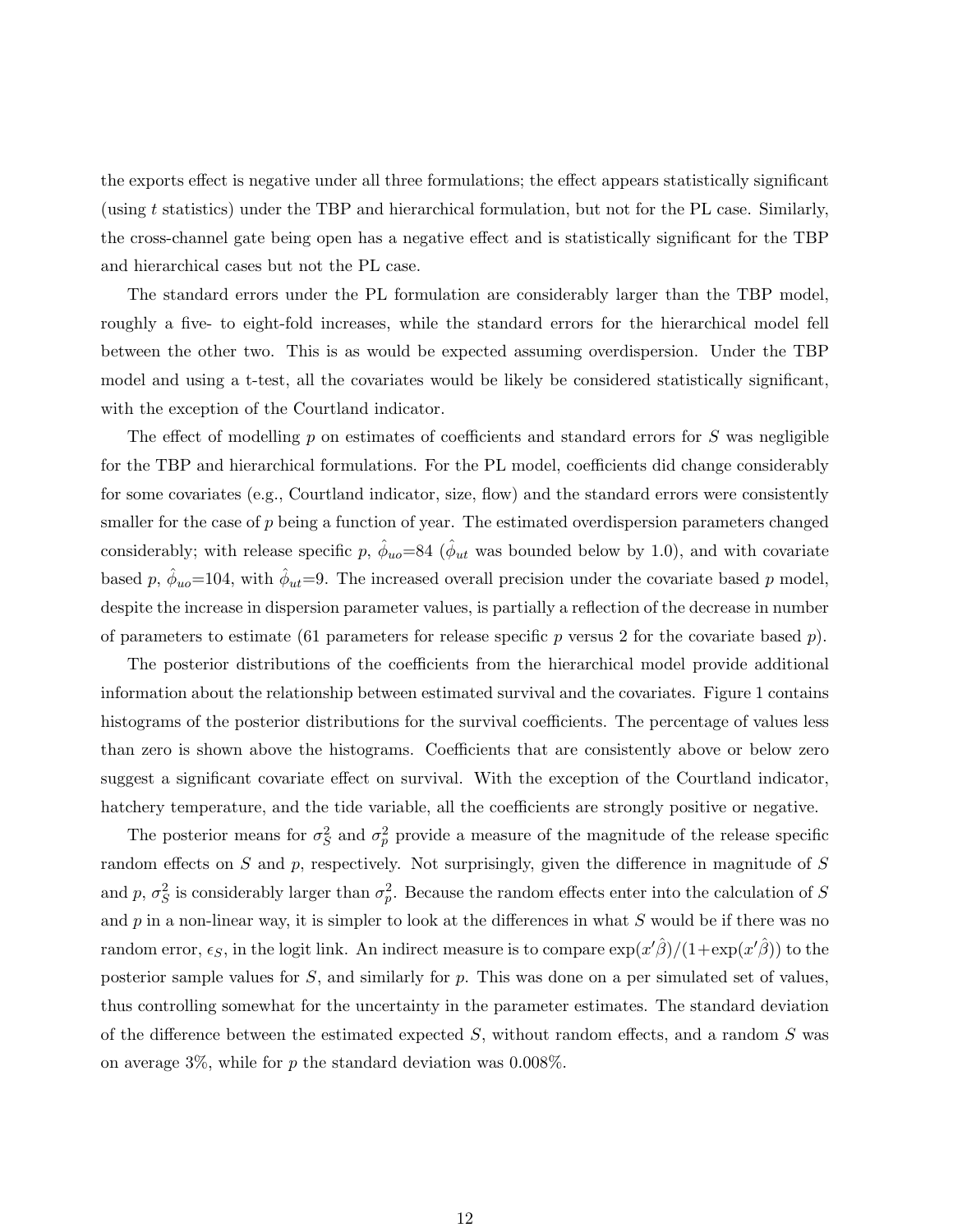### 4.2 Cross-validation

To compare the predictive ability and stability of the three procedures, a three-fold cross-validation was carried out. The cross-validation was restricted in that the training data subsets were chosen from the upstream releases alone and stratified samples were drawn with year of release being strata. The number of upstream releases in the three training subsets were 43, 40, and 40, while all 19 downstream releases were used. The restricted sampling was done to ensure that the complete set of ocean recovery probabilities could be estimated in all cases. Relatedly, only the covariatebased p model was fit because of the difficulty of doing predictions when the training set  $p$ 's would necessarily differ from those for the test sets. Predictions were only made for trawl recoveries.

The coefficients for the each method and in each training set are given in Table 4. For covariates which in the complete data set had significant coefficients under all three models, namely flow, salinity, release temperature, and turbidity, the coefficients remained relatively large in absolute value and with the same signs. The Sacramento indicator was one exception for the TBP model with second training set. The hierarchical model was far more stable in the estimates, as the standard deviations of estimated coefficients were considerably smaller in most cases.

The predictive ability did not differ very much, however, between the three methods. Each method had a lower average absolute prediction error for exactly one of the three test sets.

### 5 Discussion

### 5.1 Sensitivity analysis

The assumption that the ocean recovery rate,  $\pi$ , is the same for a particular upstream and downstream release set is critical to the validity of the analysis, especially with regard to being able to separate survival and trawl capture probabilities. There are several reasons for this assumption to be wrong.

One reason is that downstream releases may experience some near immediate mortality after being transferred from the transporting truck and entering the river. This could be due to fatal temperature differentials, or disorientation, that makes the fish more vulnerable to predators. Thus  $\pi$  would be lower for the downstream releases. Newman and Rice (1998) found some evidence of a shock, temperature differential, effect on the upstream releases, in particular that there was a threshold level beyond which recovery rates for upstream releases worsened. Comparison of the release temperatures for the upstream and downstream members of a paired release, however, revealed that the water temperatures for the downstream releases were usually lower than those experienced by the upstream releases when they entered the river. This suggests that the shock effect, if present, might not have been as severe for downstream releases.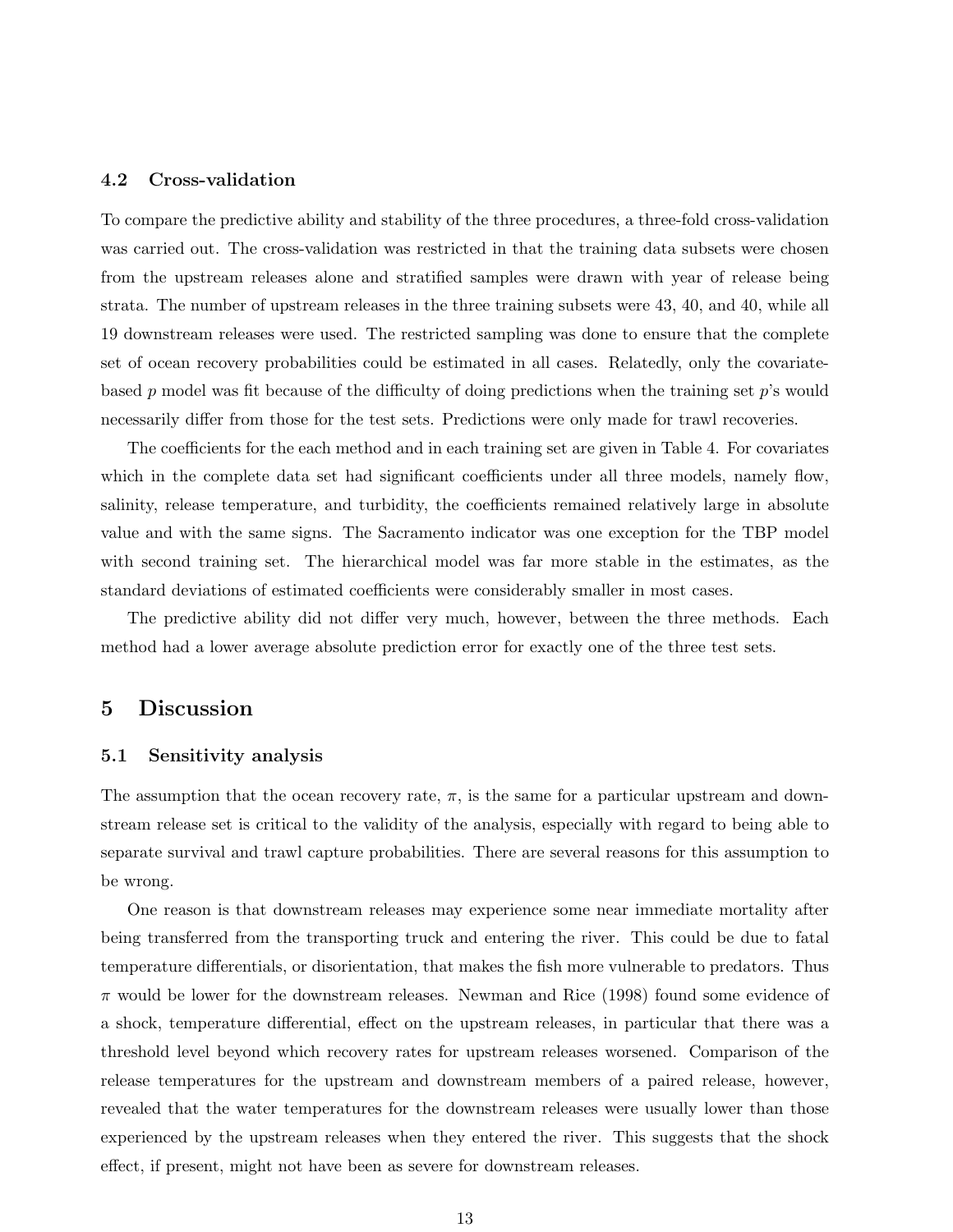A related reason is that a culling of the weaker fish took place amongst the upstream releases and that those surviving the downstream migration and not being caught were a group of relatively strong fish compared to the more heterogenous downstream release group.

Conversely, upstream releases could experience a delayed mortality due to some factor encountered between the point of release and the in-river trawl. In other words they survived to the in-river trawl and eluded capture but something upstream of the trawl has fatally harmed some of them. This would cause  $\pi$  to be lower for the upstream survivors than for the downstream releases, but seems less tenable than the above situations.

A fourth reason for differing  $\pi$ 's is differences in the ocean distribution and migration pattern between upstream and downstream releases. Because of the spatial and temporal irregularity of the ocean fishery, this could lead to different harvest rates on the two groups.

Lastly genetic and rearing environmental differences could exist between upstream and downstream releases. The upstream releases always came from a single hatchery, Feather River Hatchery, however the downstream releases came from one of two hatcheries, Feather River Hatchery or Coleman National Fish Hatchery.

Assuming that downstream releases experience mortality higher than for upstream releases reaching the downstream location, and that this be expressed as a fixed multiple of the mortality rates of surviving upstream releases, the TBP model can be extended as follows.

$$
\hat{y}_{do}|\pi, \psi \sim \text{Binomial}(R_d, \psi\pi) \tag{5.1}
$$

where  $0 \leq \psi \leq 1$ . Extensions for the PL and hierarchical models are similar. Given multiple release sets of one or more upstream releases paired with single downstream releases, the "shock" effect,  $\psi$ , is estimable assuming that S can be modelled as a function of covariates. The TBP, PL, and hierarchical models were re-fit with the shock parameter  $\psi$ . The prior for  $\psi$  for the hierarchical model was uniform on (0,1).

The results for the models including  $\psi$  are summarized in Table 5. The estimates of the shock parameter,  $\psi$ , differed considerably between the model formulations, with the hierarchical model indicating a much stronger effect than the TBP and PL models. The magnitude of the variance of the logistic normal error term for survival,  $\sigma_S^2$ , decreased nearly 30%.

With the addition of the  $\psi$  parameter, the estimated values for S went down while estimates of p and  $\pi$  increased. For example, the average  $\pi$  for the TBP model increased 48% for the release specific  $p$  case. Note in particular the difference in the intercepts in Tables 3 and 5. Such changes are not unexpected given that  $\hat{y}_{do}/R_d$  essentially estimates  $\pi$  in the without shock case and the product  $\psi\pi$  in the shock case. If shock is present, i.e.  $\psi$  < 1, and assuming the quality of the fit to  $\hat{y}_{do}$  will not worsen by adding another parameter,  $\pi$  must increase. And if  $\pi$  increases, the products Sp and  $S(1 - p)$  will likely decrease to maintain the same quality of fit to  $y_{ut}$  and  $\hat{y}_{uo}$ .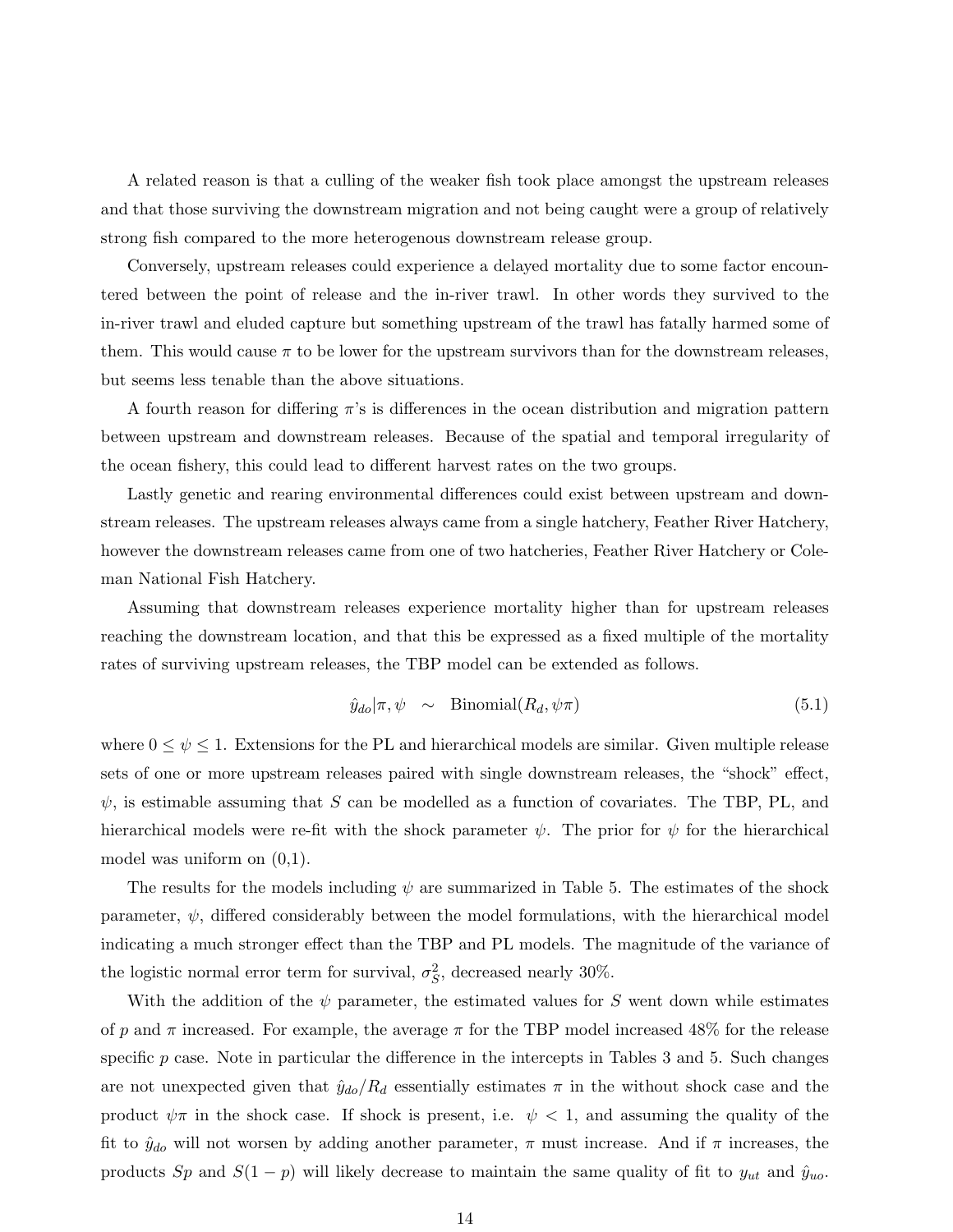Relatedly, presence of a shock effect in downstream releases suggests the presence of a shock effect in upstream releases, too, but the effect is absorbed by  $S$ . The use of estimates of  $S$  based on experimental releases as proxies for the survival of naturally outmigrating juveniles could be overly pessimistic given the latter remain in the same water.

General conclusions regarding which covariates appear to be most influential on S and the nature of their relationship with S do not change, however, from the models which excluded shock. Excluding the intercepts, the correlations between the t-statistics for the  $\beta$ 's exceed 0.97. Based on the hierarchical model with covariate based  $p$ , for example, the coefficients with posterior distributions largely completely positive or negative were the Sacramento indicator (97% negative), size (99% positive), flow and salinity (both 100% positive), release and hatchery temperatures (100% and 94% negative), exports and the cross-channel gate indicator (both 100% negative). The inclusion of hatchery temperature in this set is the sole contrast with the case without  $\psi$ .

### 5.2 More complex hierarchical models

The hierarchical formulation used is arguably an improvement over the pseudo-likelihood approach in that the latter can be viewed as an approximation to a hierarchical model for the parameter combinations Sp and  $S(1-p)\pi$  of the TBP. The hierarchical model separated the random effects of S and  $p$  in particular, which seems more realistic than modelling the parameter combinations.

One assumption of the hierarchical formulation, however, is that for a given release group there is just one set of S, p, and  $\pi$  values. Thus the variation in  $(S, p, \pi)$  combinations is just between releases. With releases numbering 50,000 or so fish, there is undoubtedly variation in  $(S, p, \pi)$ within releases, too. It can take one to two hours to release the fish into the river and variation in the subsequent downstream path could be quite high. The duration of the recovery period from time of release, the time between the first recovery and the last recovery, can be a week or more. Water conditions vary during this time and single measurements for flow, exports, etc. are coarse approximations to what the release experiences.

A potentially more realistic formulation is to assume that clusters, or schools, of fish form within a given release. Each cluster then has a particular S, p, and  $\pi$  realization from a set of hyperdistributions for S, p, and  $\pi$ , where the same hyperdistributions are assumed for all clusters within the same release. For example, suppose that average cluster size is  $\mu_c$  and the number of clusters formed within an upstream release of size  $R_u$  is  $Poisson(R_u/\mu_c)$ . Given k clusters, fish are randomly assigned to a particular cluster according to a Multinomial $(R_u,1/k,\ldots,1/k)$ . For each cluster a random set  $(S, p, \pi)$  is drawn from the hyperdistributions for S, p, and  $\pi$  specified by the covariate values for the release. The numbers of  $y_{uti}$  and  $y_{uoi}$  from cluster i are again TBP. The observed numbers for  $y_{ut}$  and  $\hat{y}_{uo}$  are sums over the k clusters. It can be shown that the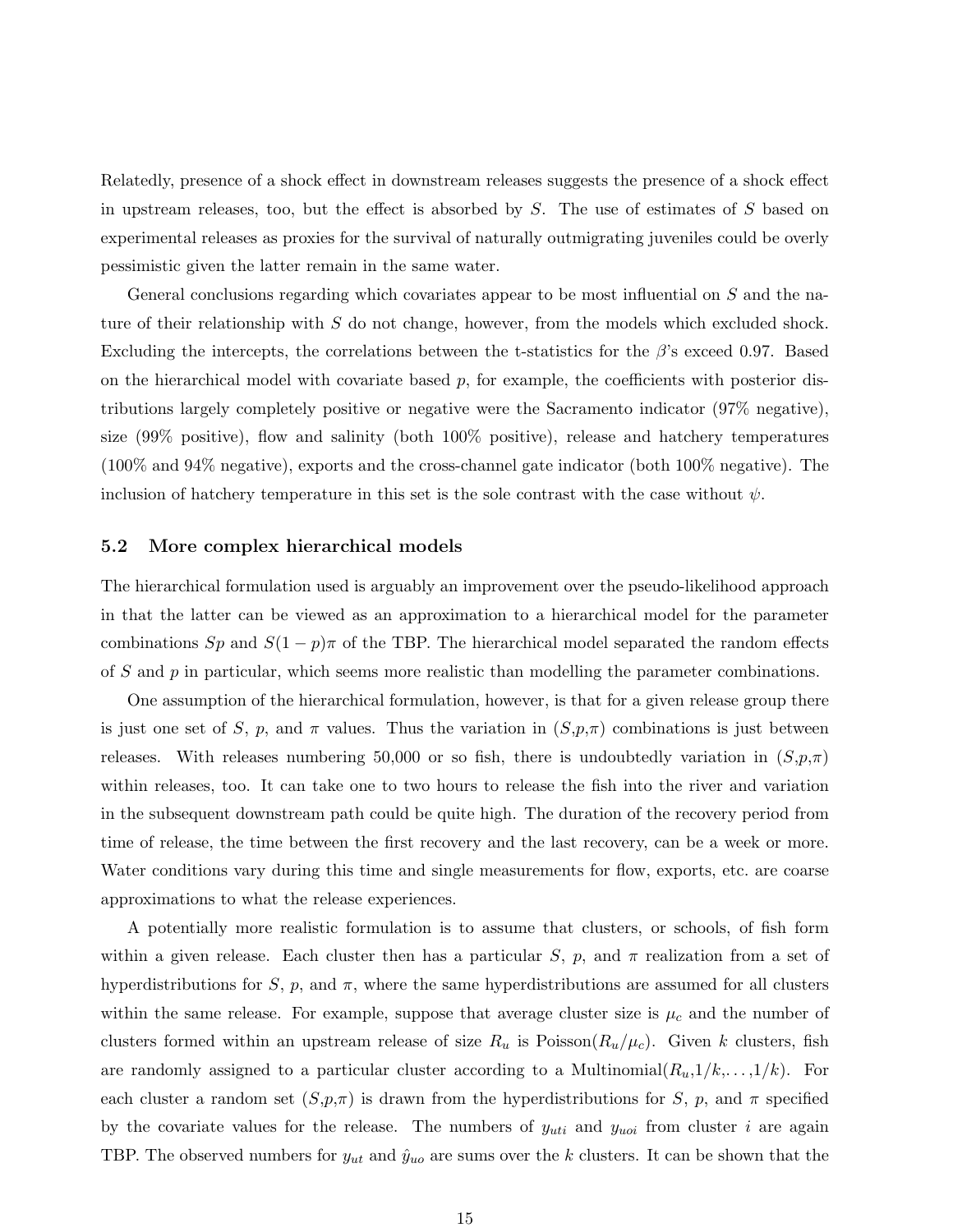overdispersion will fall somewhere between the undispersed case and the release specific hierarchical formulation used in this paper. Thus the hierarchical model used herein may exaggerate the degree of overdispersion. The use of embedded replicate tags, where the tag numbers vary within the same spool of tagging wire used for a release, would provide useful additional information about the degree of overdispersion. Alternatively, the use of unique tag codes per fish with individual fish covariates recorded could potentially provide data that would better account for heterogeneity in survival and capture probabilities and thereby reduce overdispersion.

### 5.3 Comparison with the unpaired releases analysis

Comparison of the results of the paired release analysis with those for the unpaired release analysis (Newman and Rice, 2002) is useful for both fisheries science and statistical reasons, but it is not straightforward. The unpaired releases analysis was modelling the product  $Sp$  (with the assumption that the ratio of S's could be estimated by dividing fitted estimates of  $Sp$  by a measure of trawl fishing effort, see Equation  $(2.1)$ , while S and p were modelled separately with the paired releases. Thus differences in estimated coefficients can be partially due to the effect of covariates on p. The scope of data analyzed by Newman and Rice (2002) was considerably wider in that releases at several other locations were included, 101 upstream releases were used; this led to more release site indicators and more complicated site with export and gate interactions. Also, the ratio of exports to flow was used by Newman and Rice instead of exports alone. The unpaired analysis used a log link function with release number as an offset, in contrast to the logistic link. Finally, the unpaired data was fit using ridge regression to increase the stability of estimated coefficients and no model selection was done.

To make the comparison somewhat more equivalent, the paired release models were fit using the ratio of exports to flow substituted for exports. The practical effect of using exports or the export to flow ratio on the results is negligible, but the underlying reasoning for the two measures differ: with exports, it is the absolute volume removed that is assumed to have an effect on survival, while with exports/flow, it is the relative volume removed. Note that exports/flow implies an interaction between exports and flow with survival. With log and logit links, however, the relationship between exports and survival is nonlinear, too.

The parameter estimates for the Newman and Rice model and TBP, PL, and hierarchical models (with release specific p) are shown in Table 6. Because of differences in the link functions, and  $Sp$ and S being modeled in the two cases, the coefficients and standard errors are not on the same scale. The TBP results are included for comparison with previous tables, but its standard errors are considered unrealistically small and discussion focuses here on PL and hierarchical compared to the unpaired analysis. For the unpaired and paired analyses, increasing flow and salinity increases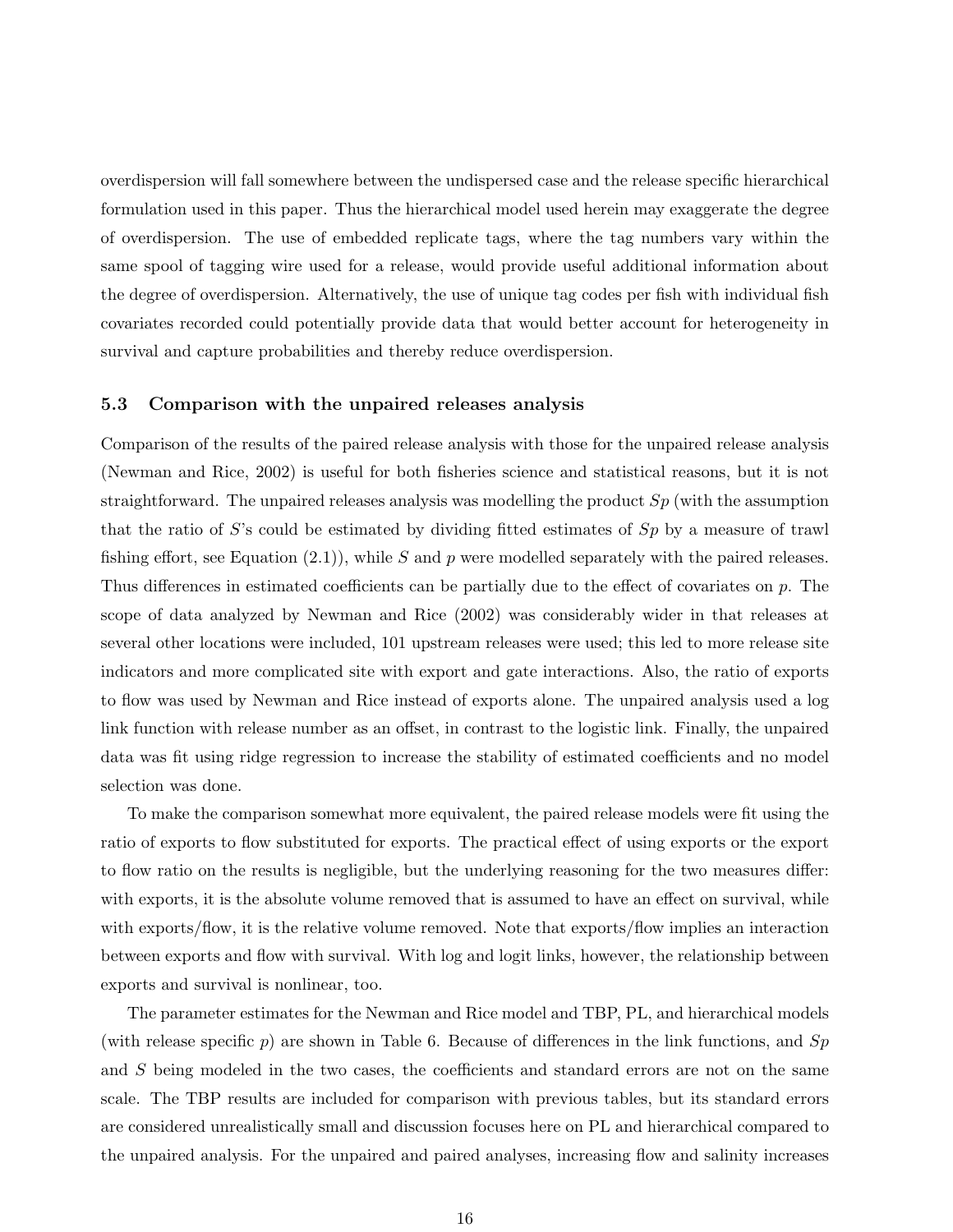estimated  $Sp$  and  $S$ , while increasing release temperatures, exports and having the cross-channel gate open decreases  $Sp$  and  $S$ . The effect of increasing exports/flow was relatively weak for the unpaired and the PL paired analyses, in contrast to the relatively strong effect in the hierarchical model.

The greatest inconsistencies were for size, hatchery temperature, tide, and turbidity. Size was found to have a moderate positive relationship with  $Sp$  with the unpaired analysis and strongly positive relationship with  $S$  with the hierarchical model, but a weak negative relationship under the PL model. A positive relationship seems more intuitively reasonable. The hatchery temperature and tide coefficients changed signs between methods, but the effects were generally weak in all cases. The turbidity effect was negligible for the unpaired analysis, but strongly positive for the paired analysis—the discrepancy remains puzzling. When modelling Sp if turbidity increased S (due to lower visibility by predators) and increased  $p$  (due to lowered awareness of the net), the combined effect might be negligible.

The paired analysis could be a more powerful analysis. If the assumptions behind the pairing hold true, separate estimates of S and  $p$  are possible. Thus if factors have a different effect on S than on  $p$ , then the paired analysis allows a narrower modelling of covariate effects. Another reason for additional power is the data are coming from a set of (semi-)randomized experiments. If a given pair of identical release groups was randomly assigned to either upstream release or downstream release, then one replication of a randomized controlled experiment has been carried out. The qualifier "semi" is used because the release groups are often raised in separate ponds at the hatchery thus there is the potential for pond effects. The release pairs were in fact quite similar in terms of size and seem to be replicates by most measures of similarity tried. The advantage of a randomized experiment in this setting, assuming the assumption of equal  $\pi$  holds (or at least the downstream releases have recovery rate  $\psi \pi$ , is that differences in the ocean recovery rates for the upstream releases and downstream releases are due, on average, entirely to the environmental hazards (including being caught by the in-river trawl) experienced by the upstream releases. The estimates of S and  $p$  within a given paired release thus should be due solely to the environmental hazards.

For both the paired and unpaired release analyses, however, the modelling of S was based on multiple experiments spanning a 27 year period. Because of the potential for confounding variables, such as unaccounted for within year effects, arguments for cause and effect relationships between the covariates and survival must be made with care.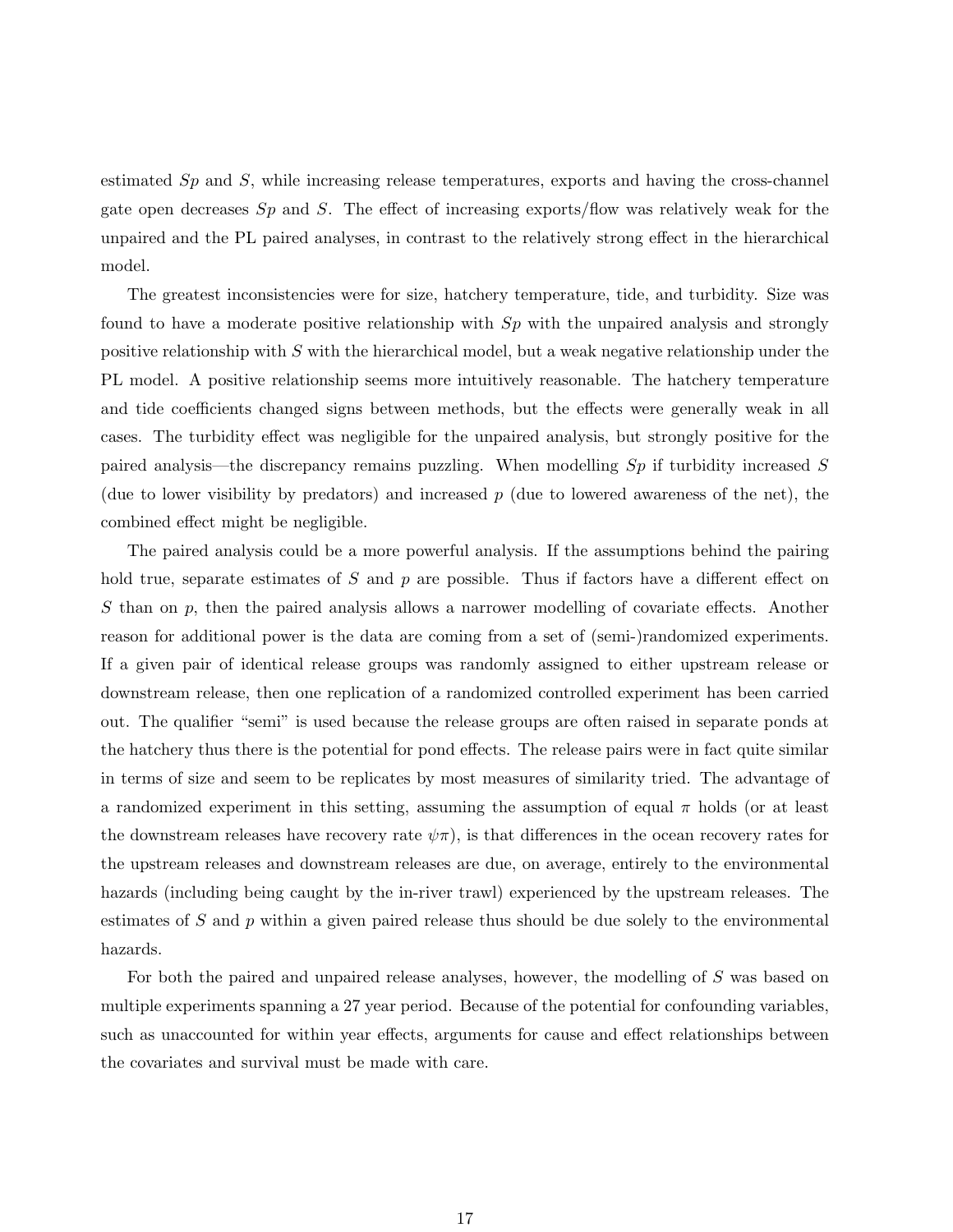### 5.4 Choosing between modelling approaches

For reasons given previously the TBP formulation seems unreasonable given known sources of overdispersion. Estimates of standard errors are likely underestimates; the relatively high between training set variation in estimated coefficients supports that contention. The problems of heterogeneous survival and capture probabilities arise in many release-recovery studies, even when covariates are included to model the survival and capture probabilities.

Pseudo-likelihood and hierarchical models are means of addressing the problems. Given a particular release-recovery data set, one may want to try both approaches to modelling the data. In the case of similar point estimates and posterior means, and similar variation, one will be reassured by the robustness of the conclusions drawn. In the case of differences, as occurred with these data, cross-validation to compare predictive ability and between training set stability can be used to select one method over another. With these data, the predictive ability differed little between the methods. The hierarchical model was considerably more stable, however, and the signs of the coefficients were more sensible given the nature of the physical and biological processes involved in survival and capture.

## References

Baker, P.F., Speed, T.P., and Ligon, F.K. (1995) Estimating the influence of temperature on the survival of chinook salmon smolts (*Oncorhynchus tshawytscha*) migrating through the Sacramento-San Joaquin River Delta of California. Canadian Journal of Fisheries and Aquatic Sciences, 52, 855–863.

Brownie, C., Anderson, D.R., Burnham, K.P., and Robson, D.S. (1985) Statistical inference from band recovery data—a handbook. U.S. Fish and Wildlife Service Resource Publication 156.

Carroll, R.J., and Ruppert, D. (1988) Transformation and Weighting in Regression. London: Chapman and Hall.

Collett, D. (1991) Modelling Binary Data.. London: Chapman and Hall.

Cormack, R. (1964) Estimates of survival from the sighting of marked animals. *Biometrika*, 51, 429–438.

Cormack, R. (1993) Recapture data on tagged fish: some questions of analysis and interpretation. In Barnett, V., Turkman, K.F. eds. *Statistics for the Environment*. Chichester, U.K.: Wiley, 311–331.

Darroch, J.N. (1959) The multiple recapture census. II. Estimation when there is immigration or death. Biometrika, 48, 241–260.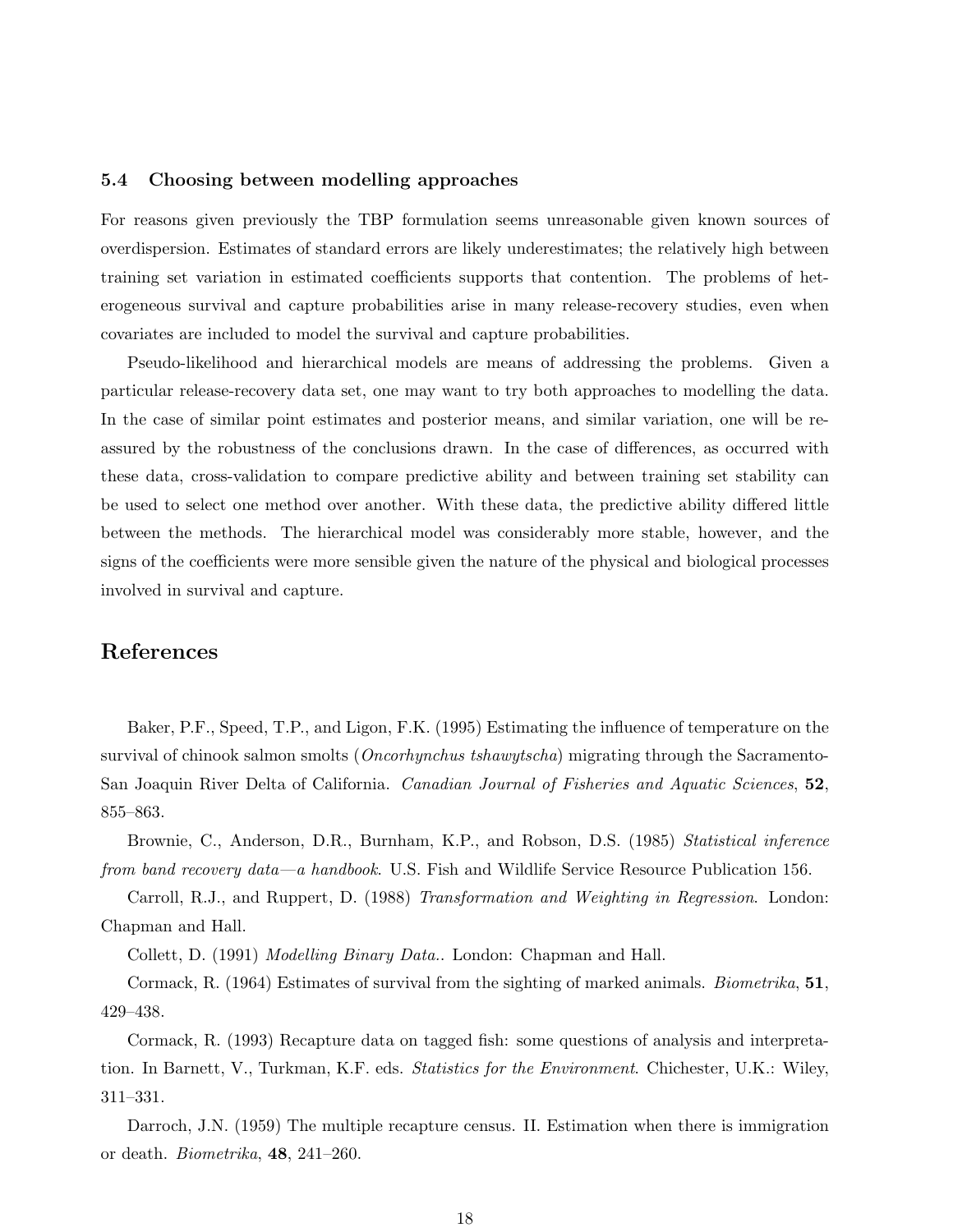Healey, M.C. (1991) Life history of chinook salmon. In Groot, C., Margolis, L. eds. Pacific Salmon Life Histories. Vancouver: UBC Press, 311–393.

Hinde, J., and Demetrio, C.G.B. (1998) Overdispersion: models and estimation. Computational Statistics and Data Analysis, 27, 151–170.

Jolly, G.M. (1965) Explicit estimates from capture-recapture data with both death and immigrationstochastic model. Biometrika, 52, 225–247.

Lebreton, J., Burnham, K.P., Clobert, J, and Anderson, D.R. (1992) Modeling survival and testing biological hypotheses using marked animals: a unified approach with case studies. Ecological Monographs, 62, 67–118.

Nelder, J.A., and Pregibon, D. (1987) An extended quasi-likelihood function. Biometrika, 74, 221-232.

Newman, K. and Rice, J. (1998) Modeling the survival of chinook salmon smolts outmigrating through the lower Sacramento river system. Technical Report 526, Department of Statistics, University of California, Berkeley.

Newman, K. and Rice, J. (2002) Modeling the survival of chinook salmon smolts outmigrating through the lower Sacramento river system. Journal of the American Statistical Association, 97, 983–993.

Prentice, R. (1986) Binary regression using an extended beta-binomial distribution, with discussion of correlation induced by covariate measurement error. Journal of the American Statistical Society, 81, 321–327.

Raftery, A.E., and Lewis, S.M. (1996) Implementing MCMC. In Gilks, W.R., Richardson, S., Spiegelhalter, D.J. eds. Markov Chain Monte Carlo in Practice, New York: Chapman and Hall, 115–130.

Seber, G.A. (1965) A note on the multiple recapture census. *Biometrika*, **52**, 249–259.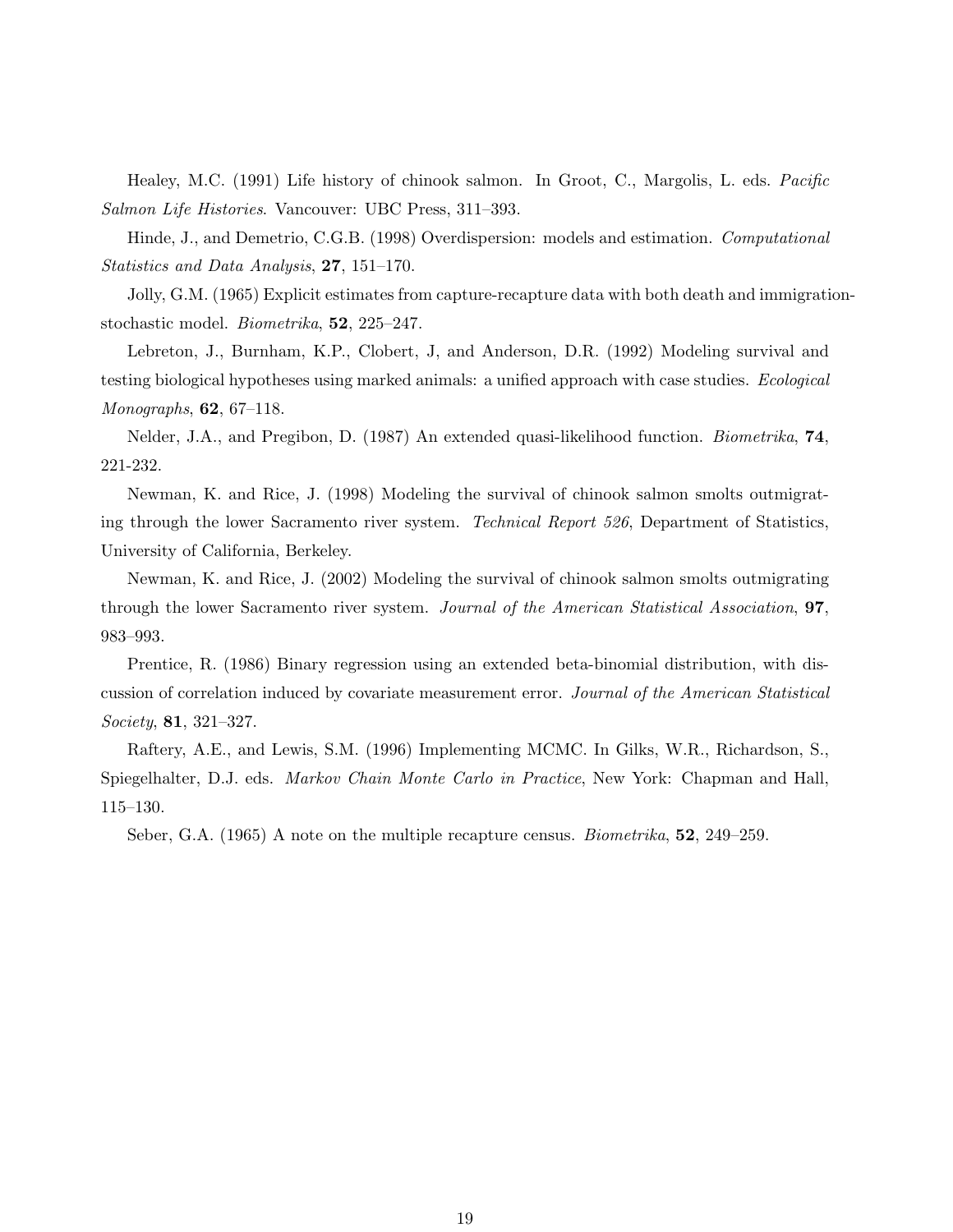### List of Tables

Table 1. Summary of release and recovery information for 61 upstream releases and 19 downstream releases.

Table 2. Summary of release and recovery information for 61 upstream releases and 19 downstream releases.  $R_u$  and  $R_d$  are the number of fish released either upstream or downstream of the trawl. The number of upstream fish recovered by the trawl are denoted  $y_{ut}$ , while  $\hat{y}_{uo}$  and  $\hat{y}_{do}$  are the estimated number of recoveries in the ocean fisheries of upstream and downstream releases, respectively. The fraction of recoveries to releases are denoted  $r_{ut}$ ,  $\hat{r}_{uo}$ , and  $\hat{r}_{do}$ .

Table 3. Estimated coefficients, and standard errors as subscripts, for models of S under the TBP, PL, and hierarchical formulations. Standard errors for the hierarchical model are calculated from thinned MCMC output. The covariates labelled Exports and Gate are interactions with indicators for release from Sacramento or Courtland.

Table 4 Cross-validation results. Estimated coefficients, for covariate-based p model, for the three methods based on entire data set (All) and three training data subsets of the upstream releases. Values reported for the Hierarchical model are the means of the posterior distributions.  $|PE|$  is the average absolute prediction error for the corresponding test sets.

Table 5. Sensitivity analysis. Estimated coefficients, and standard errors as subscripts, for models of S (and covariate based  $p$ ) under the TBP, PL, and hierarchical formulations when temperature shock (Shock) is allowed for downstream releases. The covariates labelled Exports and Gate are interactions with indicators for release from Sacramento or Courtland.

Table 6. Estimated coefficients, and standard errors as subscripts, for unpaired releases analysis (Newman and Rice, 2002), for the TBP,  $PL$ , and hierarchical models with exports/flow substituted for exports. Release specific estimates of capture rate were used for the paired analysis. Intercepts and site indicators are not shown due to differences in the site reference set between the unpaired and paired analyses. A ridge parameter,  $\lambda=30$ , was used in the estimation of coefficients for the unpaired release analysis. Standard errors from hierarchical model are based on thinned MCMC output.

### Figures

Figure 1 Posterior distributions of the coefficients for survival from the hierarchical model with release-specific p. Vertical lines are drawn at zero and the percentage of values less than zero are shown above the histograms.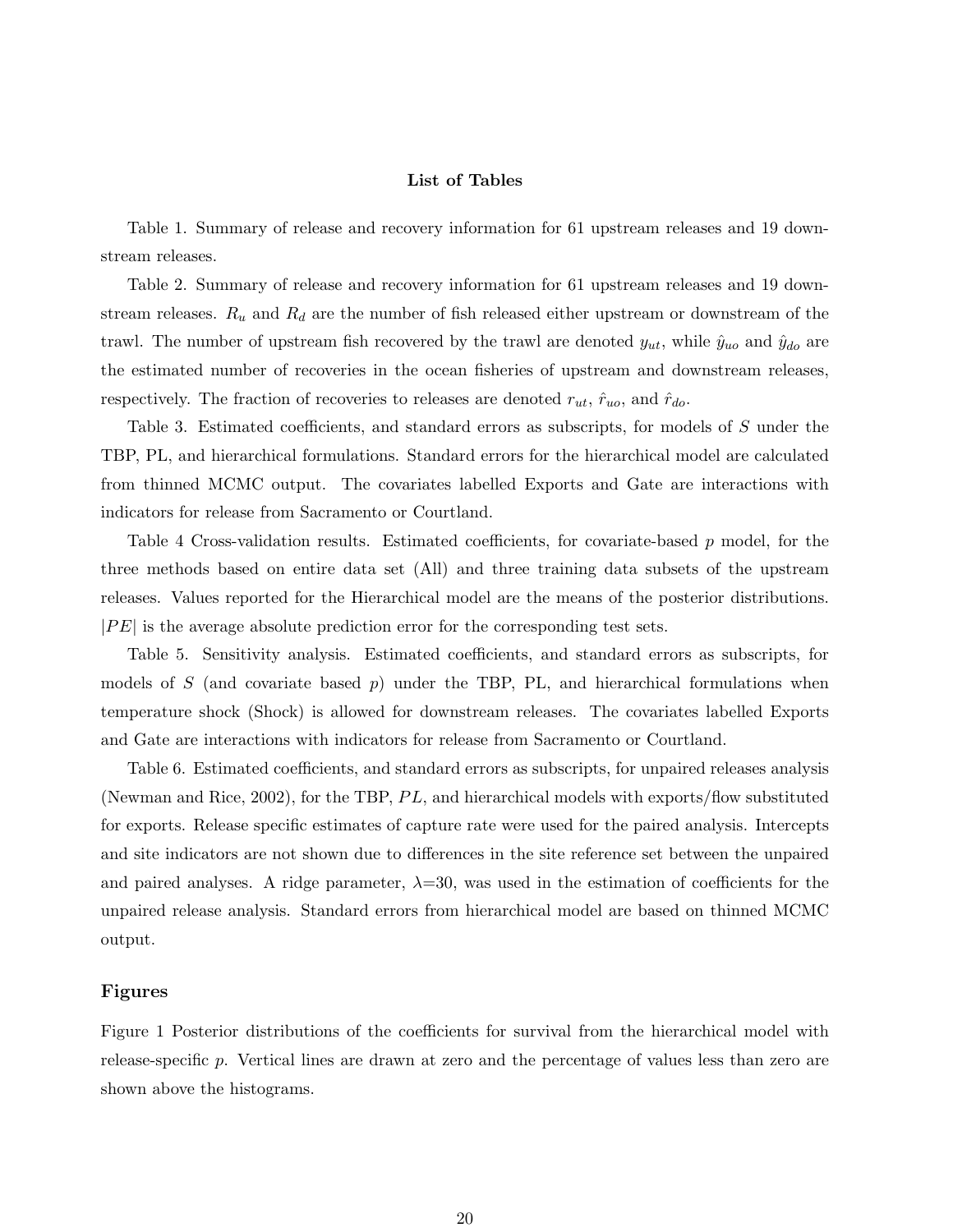Table 1: Summary of release and recovery information for 61 upstream releases and 19 downstream releases.  $R_u$  and  $R_d$  are the number of fish released either upstream or downstream of the trawl. The number of upstream fish recovered by the trawl are denoted  $y_{ut}$ , while  $\hat{y}_{uo}$  and  $\hat{y}_{do}$  are the estimated number of recoveries in the ocean fisheries of upstream and downstream releases, respectively. The fraction of recoveries to releases are denoted  $r_{ut},$   $\hat{r}_{uo},$  and  $\hat{r}_{do}.$ 

|                | Min            | 1st Qu. | Median  | 3rd Qu. | Max     |
|----------------|----------------|---------|---------|---------|---------|
| $R_u$          | 10,887         | 50,601  | 51,819  | 57,561  | 160,151 |
| $y_{ut}$       | $\overline{2}$ | 14      | 35      | 67      | 145     |
| $\hat{y}_{uo}$ | 10             | 98      | 360     | 562     | 1979    |
| $r_{ut}$       | 0.00005        | 0.00032 | 0.00059 | 0.00102 | 0.00272 |
| $\hat{r}_{uo}$ | 0.00020        | 0.00397 | 0.00536 | 0.01050 | 0.02485 |
|                |                |         |         |         |         |
| $R_d$          | 42,000         | 48,069  | 54,055  | 71,332  | 110,122 |
| $\hat{y}_{do}$ | 129            | 359     | 782     | 1136    | 3338    |
| $\hat{r}_{do}$ | 0.00297        | 0.00739 | 0.01074 | 0.02070 | 0.03241 |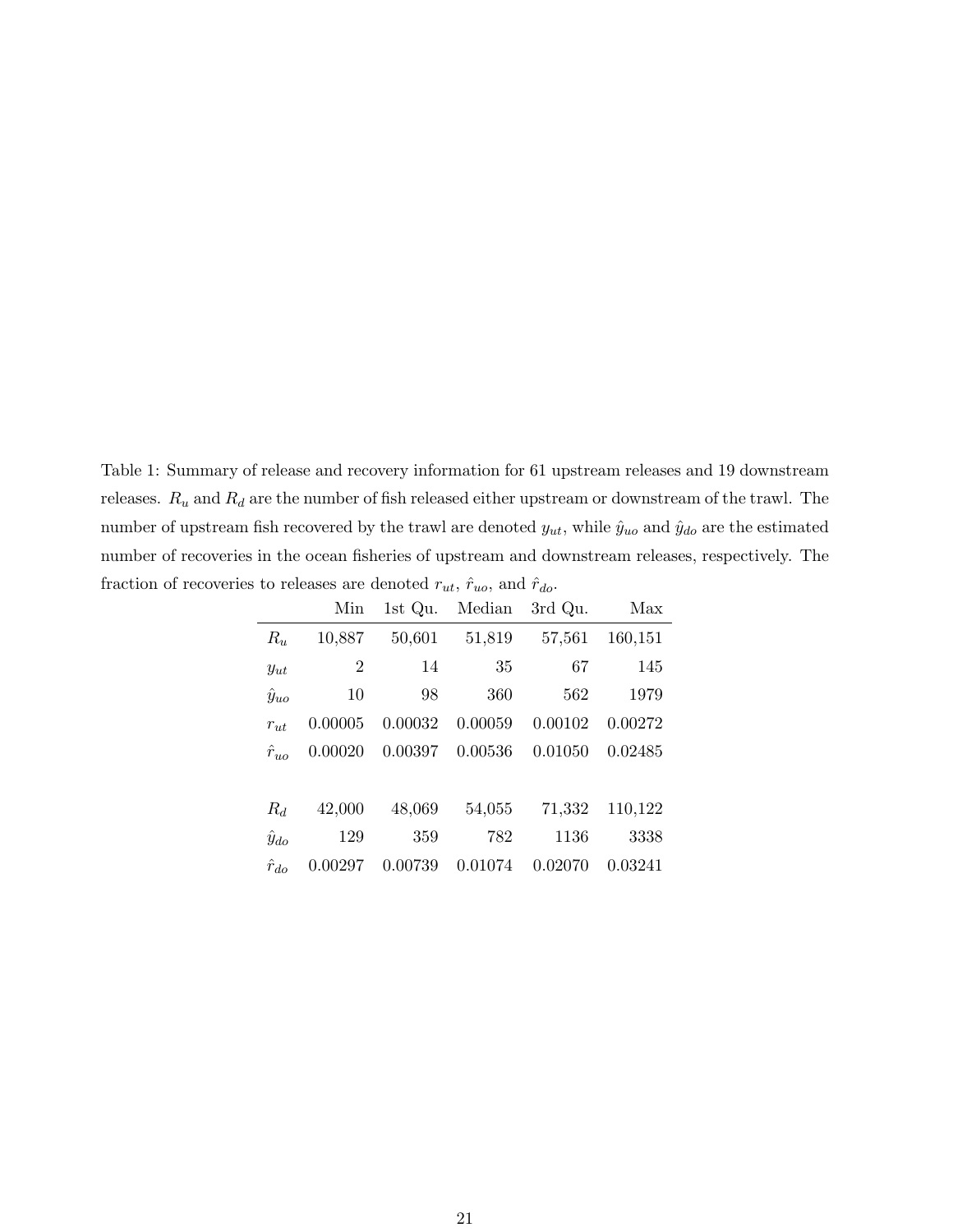Table 2: Summary of covariates used in modelling of  $S$ .  $\overline{x}$  and s are the mean and sample standard deviation.

| Covariate            | Description                                                  | $\overline{x}$ | $\boldsymbol{s}$ |
|----------------------|--------------------------------------------------------------|----------------|------------------|
| Size                 | average length in mm                                         | 80.92          | 6.11             |
| Log Flow             | log transformed median river flow in cfs                     |                |                  |
|                      | during the outmigration period                               | 9.53           | 0.45             |
| Salinity             | water salinity as measured by resistance, micro mho/cm       | 5219.79        | 3756.16          |
| Release Temperature  | river water temperature $(Fo)$ at release                    | 65.71          | 4.75             |
| Hatchery Temperature | water temperature $(Fo)$ in hatchery on day of release       | 54.55          | 3.04             |
| Tide                 | a measure of the magnitude of the change in low-low and      |                |                  |
|                      | high-low tides and whether the delta was filling or draining | 1.59           | 0.70             |
| Exports              | median volume of water in cfs diverted                       |                |                  |
|                      | during the outmigration period                               | 4888.23        | 2141.72          |
| Gate                 | indicator for position of the cross-channel gate located     |                |                  |
|                      | just below Courtland; 1 if open and 0 if closed              | 0.61           | 0.49             |
| Turbidity            | turbidity of water (formazine turbidity units)               | 8.18           | 3.70             |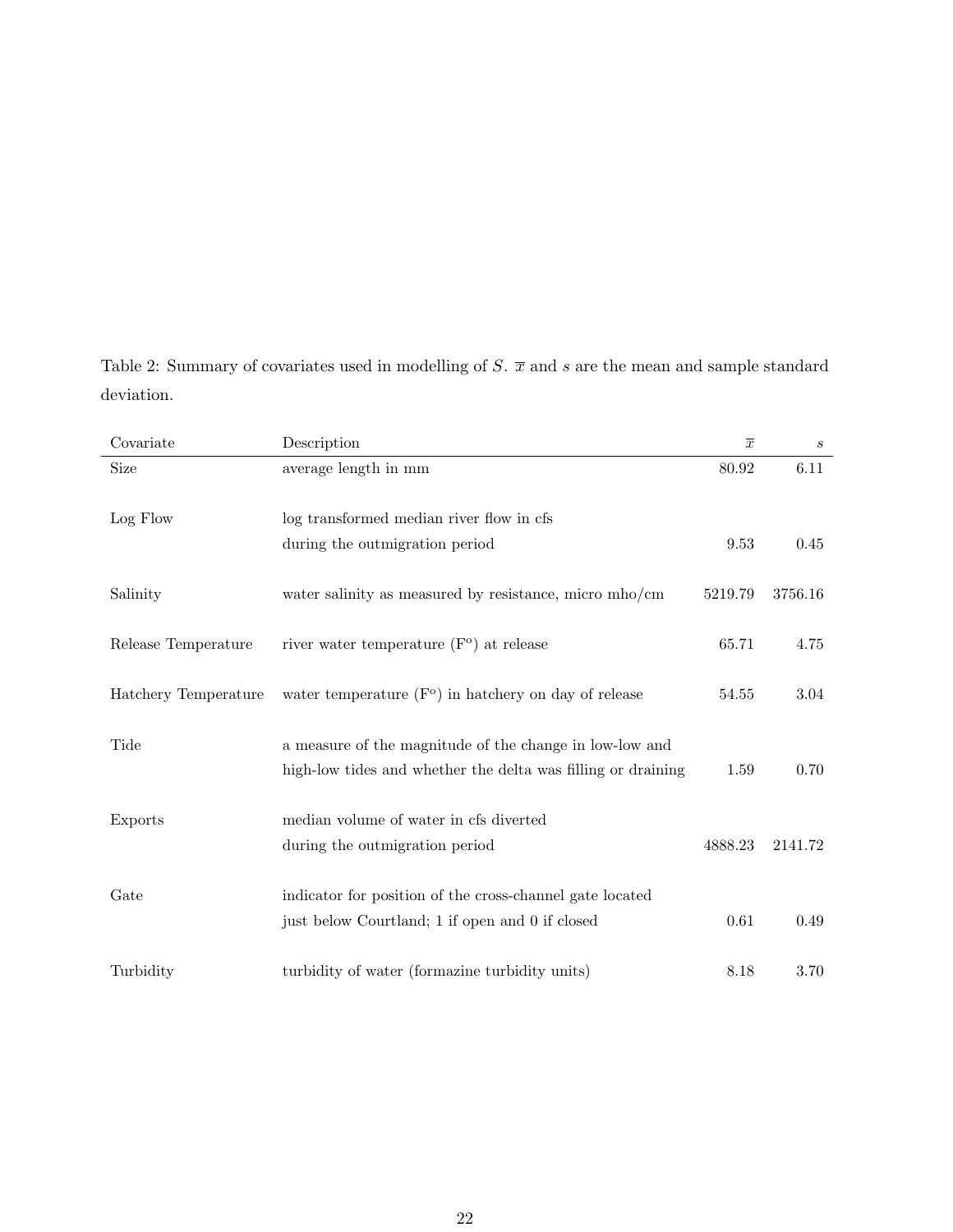Table 3: Estimated coefficients, and standard errors as subscripts, for models of S and p under the TBP, PL, and hierarchical formulations. Standard errors for the hierarchical model are calculated from thinned MCMC output. The covariates labelled Exports and Gate are interactions with indicators for release from Sacramento or Courtland.

|                |                            | Release specific $p$       |                            |                            | $p = f(year)$  |                            |  |  |
|----------------|----------------------------|----------------------------|----------------------------|----------------------------|----------------|----------------------------|--|--|
|                | <b>TBP</b>                 | PL                         | Hier.                      | TBP                        | PL             | Hier.                      |  |  |
| Intercept      | $1.31_{0.06}$              | $1.66_{0.37}$              | $0.59_{0.10}$              | $1.38_{0.05}$              | $1.75_{0.32}$  | $0.65_{\scriptstyle 0.10}$ |  |  |
| Sacramento     | $-0.68_{0.07}$             | $-0.79_{0.65}$             | $-0.56_{0.16}$             | $-0.82_{0.07}$             | $-1.54_{0.42}$ | $-0.62_{0.17}$             |  |  |
| Courtland      | $0.01_{0.07}$              | $0.31_{0.57}$              | $-0.02_{0.17}$             | $-0.17_{0.06}$             | $-1.89_{0.41}$ | $-0.09_{0.17}$             |  |  |
| Size           | $-0.05_{0.03}$             | $-0.16_{0.18}$             | $0.23_{0.06}$              | $-0.10_{0.02}$             | $-0.32_{0.13}$ | $0.24_{0.06}$              |  |  |
| Log Flow       | $1.40_{0.05}$              | $1.63_{0.38}$              | $0.86_{0.12}$              | $1.38_{0.05}$              | $1.28_{0.33}$  | $0.86_{0.12}$              |  |  |
| Salinity       | $0.53_{0.03}$              | $0.54_{0.21}$              | $0.30_{0.09}$              | $0.60_{\scriptstyle 0.03}$ | $0.66_{0.15}$  | $0.35_{0.09}$              |  |  |
| Release Temp.  | $-0.58_{0.03}$             | $-0.71_{0.20}$             | $-0.80_{0.09}$             | $-0.63_{0.03}$             | $-0.80_{0.17}$ | $-0.81_{0.09}$             |  |  |
| Hatchery Temp. | $-0.31_{0.03}$             | $-0.37_{0.20}$             | $0.00_{0.09}$              | $-0.33_{0.03}$             | $-0.27_{0.16}$ | $-0.01_{0.09}$             |  |  |
| Tide           | $0.09_{\scriptstyle 0.02}$ | $0.16_{\scriptstyle 0.20}$ | $-0.04_{0.06}$             | $-0.05_{0.02}$             | $-0.11_{0.13}$ | $-0.03_{0.06}$             |  |  |
| Exports        | $-0.44_{0.03}$             | $-0.38_{0.25}$             | $-0.31_{0.10}$             | $-0.44_{0.03}$             | $-0.26_{0.19}$ | $-0.32_{0.09}$             |  |  |
| Gate           | $-0.77_{0.08}$             | $-1.19_{0.65}$             | $-0.78_{0.15}$             | $-0.61_{0.07}$             | $-0.23_{0.39}$ | $-0.75_{0.15}$             |  |  |
| Turbidity      | $1.33_{0.05}$              | $1.62_{0.32}$              | $0.38_{\scriptstyle 0.13}$ | $1.44_{0.05}$              | $1.64_{0.26}$  | $0.37_{\scriptstyle 0.13}$ |  |  |
| Intercept $p$  |                            |                            |                            | $-6.75_{0.02}$             | $-6.74_{0.08}$ | $-6.64_{0.05}$             |  |  |
| $1988_p$       |                            |                            |                            | $0.70_{\scriptstyle 0.04}$ | $0.61_{0.14}$  | $0.60_{\scriptstyle 0.09}$ |  |  |
| $\sigma_S^2$   |                            |                            | $0.14_{0.01}$              |                            |                | $0.14_{0.01}$              |  |  |
| $\sigma_p^2$   |                            |                            |                            |                            |                | $0.05_{0.01}$              |  |  |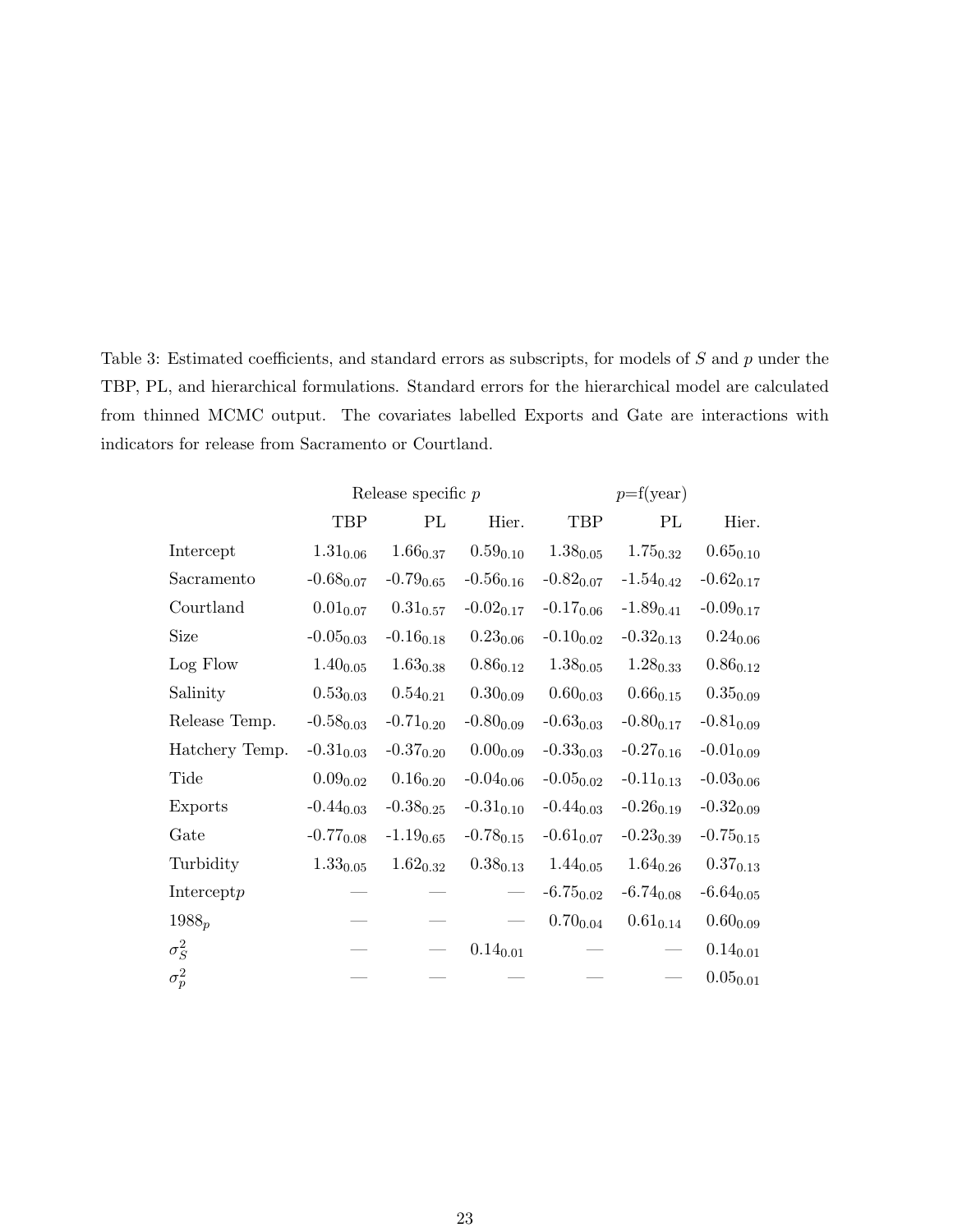Table 4: Cross-validation results. Estimated coefficients, for covariate-based p model, for the three methods based on three training data subsets of the upstream releases. Values reported for the Hierarchical model are the means of the posterior distributions.  $|PE|$  is the average absolute prediction error for the corresponding test sets. The second table gives the between training subset coefficients' standard deviations.

|                        | TBP       |             |                                   | $\mathcal{P}\mathcal{L}$ |             |         | Hierarchical |          |           |
|------------------------|-----------|-------------|-----------------------------------|--------------------------|-------------|---------|--------------|----------|-----------|
|                        | Train 1   | Train $2\,$ | Train 3                           | Train 1                  | Train $2\,$ | Train 3 | Train 1      | Train 2  | Train $3$ |
| Intercept              | 1.91      | $1.38\,$    | 1.33                              | $2.78\,$                 | 1.47        | 1.73    | 0.74         | 0.75     | 0.71      |
| Sacramento             | $-1.07$   | 0.15        | $-0.95$                           | $-2.14$                  | $-0.79$     | $-1.38$ | $-0.51$      | $-1.03$  | $-0.53$   |
| Courtland              | $-0.25$   | $0.35\,$    | $-0.45$                           | $-1.59$                  | $-0.93$     | $-0.94$ | $0.10\,$     | $-0.51$  | $-0.21$   |
| Size                   | $-0.25$   | $-1.27$     | $-0.06$                           | $-0.55$                  | $-0.17$     | $-0.31$ | 0.15         | 0.00     | $0.42\,$  |
| Log Flow               | 1.96      | 1.04        | 1.40                              | 1.10                     | $0.59\,$    | 1.56    | 1.01         | $0.86\,$ | 1.00      |
| Salinity               | 0.78      | $0.36\,$    | 0.51                              | $1.02\,$                 | 0.23        | 0.69    | 0.32         | 0.27     | 0.49      |
| Release Temp.          | $-0.72$   | $-0.65$     | $-0.66$                           | $-1.49$                  | $-0.48$     | $-0.89$ | $-0.65$      | $-0.83$  | $-0.94$   |
| Hatchery Temp.         | $-0.21$   | $-0.37$     | $-0.20$                           | 0.44                     | $-0.38$     | $-0.17$ | $0.00\,$     | $-0.15$  | $-0.06$   |
| Tide                   | $-0.06$   | 0.21        | $-0.02$                           | $-0.19$                  | $-0.02$     | $-0.03$ | 0.07         | $-0.20$  | $-0.09$   |
| Exports                | $-0.77$   | 0.34        | $-0.58$                           | $-0.97$                  | 0.52        | $-0.50$ | $-0.46$      | $-0.03$  | $-0.49$   |
| Gate                   | $-0.46$   | $-2.05$     | $-0.43$                           | 0.30                     | $-1.54$     | $-0.26$ | $-0.75$      | $-0.51$  | $-0.74$   |
| Turbidity              | 1.66      | 1.78        | 1.04                              | $0.26\,$                 | 1.98        | 1.19    | 0.47         | $0.86\,$ | $0.10\,$  |
| Intercept <sub>p</sub> | $-6.80$   | $-6.73$     | $-6.70$                           | $-6.88$                  | $-6.66$     | $-6.69$ | $-6.69$      | $-6.60$  | $-6.62$   |
| $1988_p$               | $0.65\,$  | 0.54        | 0.76                              | $0.68\,$                 | 0.50        | 0.62    | $0.50\,$     | $0.60\,$ | $0.68\,$  |
|                        |           |             |                                   |                          |             |         |              |          |           |
| PE                     | $20.23\,$ | $20.38\,$   | 16.26                             | 21.56                    | $22.37\,$   | 13.23   | 21.74        | 18.82    | 19.26     |
|                        |           |             | Coefficients' standard deviation. |                          |             |         |              |          |           |
|                        |           |             |                                   | TBP                      | PL          | Hier.   |              |          |           |

| 0.38                   | 16.26                             | 21.56      | 22.37 | 13    |
|------------------------|-----------------------------------|------------|-------|-------|
|                        | Coefficients' standard deviation. |            |       |       |
|                        |                                   | <b>TBP</b> | PL    | Hier. |
| Intercept              |                                   | 0.32       | 0.70  | 0.02  |
|                        | Sacramento                        | 0.67       | 0.67  | 0.29  |
| Courtland              |                                   | 0.42       | 0.38  | 0.31  |
| Size                   |                                   | 0.10       | 0.19  | 0.22  |
| Log Flow               |                                   | 0.46       | 0.49  | 0.08  |
| Salinity               |                                   | 0.22       | 0.40  | 0.12  |
|                        | Release Temp.                     | 0.04       | 0.51  | 0.15  |
|                        | Hatchery Temp.                    | 0.09       | 0.42  | 0.08  |
| Tide                   |                                   | 0.14       | 0.10  | 0.14  |
| <b>Exports</b>         |                                   | 0.53       | 0.76  | 0.26  |
| Gate                   |                                   | 0.92       | 0.94  | 0.14  |
| Turbidity              |                                   | 0.40       | 0.70  | 0.38  |
| Intercept <sub>p</sub> |                                   | 0.05       | 0.12  | 0.05  |
| $1988_p$               |                                   | 0.11<br>24 | 0.09  | 0.09  |
|                        |                                   |            |       |       |
|                        |                                   |            |       |       |
|                        |                                   |            |       |       |
|                        |                                   |            |       |       |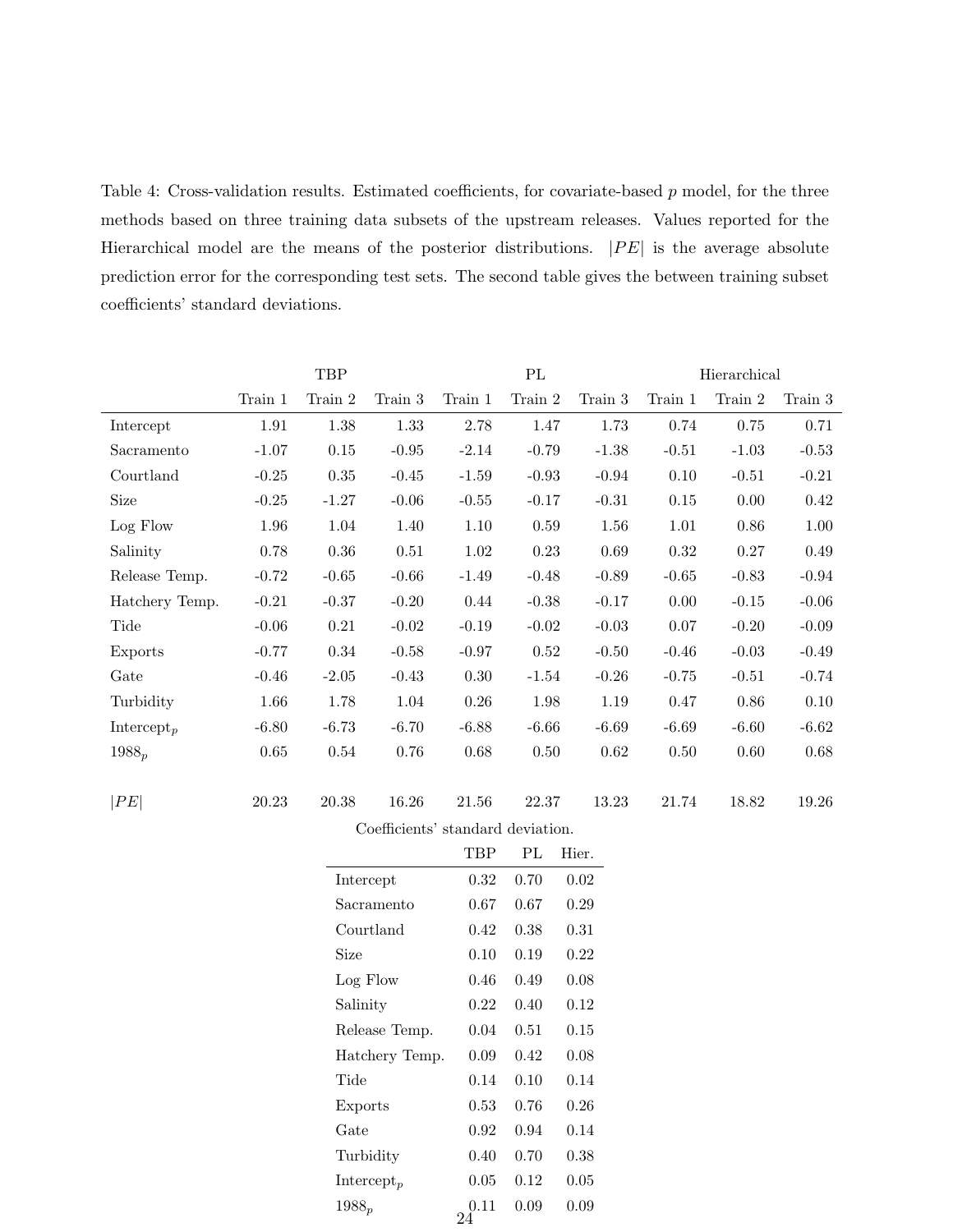Table 5: Sensitivity analysis. Estimated coefficients, and standard errors as subscripts, for models of  $S$  (and covariate based  $p$ ) under the TBP, PL, and hierarchical formulations when temperature shock (Shock) is allowed for downstream releases. The covariates labelled Exports and Gate are interactions with indicators for release from Sacramento or Courtland.

| Including shock effect for downstream releases |  |  |  |  |
|------------------------------------------------|--|--|--|--|
|------------------------------------------------|--|--|--|--|

|                |                | Release specific $p$       |                | $p = f(year)$              |                            |                            |  |
|----------------|----------------|----------------------------|----------------|----------------------------|----------------------------|----------------------------|--|
|                | <b>TBP</b>     | PL                         | Hier.          | TBP                        | PL                         | Hier.                      |  |
| Intercept      | $0.27_{0.07}$  | $0.47_{\scriptstyle 0.34}$ | $-1.02_{0.08}$ | $0.75_{0.07}$              | $1.16_{\scriptstyle 0.37}$ | $-1.02_{0.10}$             |  |
| Sacramento     | $-0.72_{0.05}$ | $-0.96_{0.33}$             | $-0.25_{0.13}$ | $-0.85_{0.05}$             | $-1.38_{0.34}$             | $-0.24_{0.13}$             |  |
| Courtland      | $-0.15_{0.04}$ | $-0.09_{0.30}$             | $0.11_{0.14}$  | $-0.26_{0.04}$             | $-0.74_{0.33}$             | $0.04_{\scriptstyle 0.13}$ |  |
| Size           | $-0.02_{0.02}$ | $-0.04_{0.11}$             | $0.11_{0.05}$  | $-0.06_{0.02}$             | $-0.22_{0.12}$             | $0.10_{0.05}$              |  |
| Log Flow       | $1.15_{0.04}$  | $1.25_{0.26}$              | $0.57_{0.09}$  | $1.22_{0.04}$              | $1.17_{0.26}$              | $0.56_{\scriptstyle 0.09}$ |  |
| Salinity       | $0.46_{0.02}$  | $0.44_{0.14}$              | $0.21_{0.07}$  | $0.56_{\scriptstyle 0.03}$ | $0.59_{0.13}$              | $0.23_{\scriptstyle 0.07}$ |  |
| Release Temp.  | $-0.44_{0.02}$ | $-0.47_{0.14}$             | $-0.55_{0.07}$ | $-0.54_{0.02}$             | $-0.66_{0.15}$             | $-0.56_{0.07}$             |  |
| Hatchery Temp. | $-0.31_{0.02}$ | $-0.33_{0.14}$             | $-0.12_{0.07}$ | $-0.32_{0.02}$             | $-0.28_{0.13}$             | $-0.10_{0.07}$             |  |
| Tide           | $0.03_{0.02}$  | $0.07_{0.11}$              | $-0.02_{0.05}$ | $0.03_{0.02}$              | $-0.08_{0.11}$             | $0.00_{0.05}$              |  |
| Exports        | $-0.39_{0.03}$ | $-0.35_{0.16}$             | $-0.20_{0.07}$ | $-0.42_{0.03}$             | $-0.27_{0.16}$             | $-0.21_{0.07}$             |  |
| Gate           | $-0.40_{0.04}$ | $-0.47_{0.31}$             | $-0.63_{0.12}$ | $-0.38_{0.04}$             | $-0.19_{0.30}$             | $-0.60_{0.13}$             |  |
| Turbidity      | $1.08_{0.04}$  | $1.16_{0.23}$              | $-0.21_{0.12}$ | $1.26_{0.04}$              | $1.43_{0.23}$              | $0.04_{0.10}$              |  |
| Shock          | $0.64_{0.02}$  | $0.65_{0.07}$              | $0.40_{0.01}$  | $0.76_{0.02}$              | $0.80_{0.09}$              | $0.41_{0.01}$              |  |
| Intercept $p$  |                |                            |                | $-6.61_{0.03}$             | $-6.62_{0.11}$             | $-5.93_{0.06}$             |  |
| $1988_p$       |                |                            |                | $0.80_{\scriptstyle 0.05}$ | $0.65_{\scriptstyle 0.15}$ | $0.68_{0.09}$              |  |
| $\sigma_S^2$   |                |                            | $0.10_{0.01}$  |                            |                            | $0.10_{\scriptstyle 0.01}$ |  |
| $\sigma_p^2$   |                |                            |                |                            |                            | $0.06_{\scriptstyle 0.01}$ |  |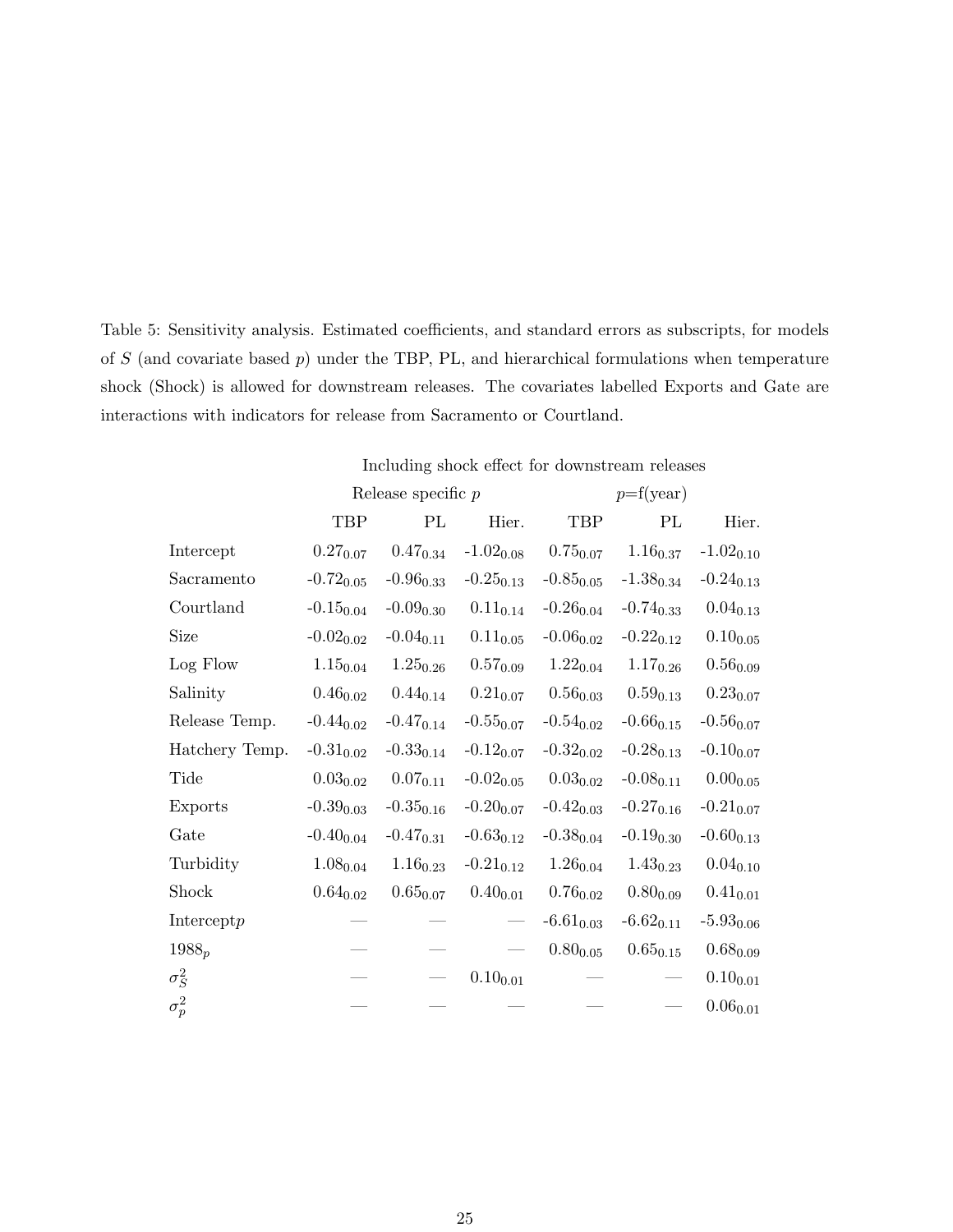Table 6: Estimated coefficients, and standard errors as subscripts, for unpaired releases analysis (Newman and Rice, 2002), for the TBP,  $PL$ , and hierarchical models with exports/flow substituted for exports. Release specific estimates of capture rate were used for the paired analysis. Intercepts and site indicators are not shown due to differences in the site reference set between the unpaired and paired analyses. A ridge parameter,  $\lambda = 30$ , was used in the estimation of coefficients for the unpaired release analysis. Standard errors from hierarchical model are based on thinned MCMC output.

|                | Unpaired          |                              | TBP            |             | PL             |                          | Hierarchical   |                          |
|----------------|-------------------|------------------------------|----------------|-------------|----------------|--------------------------|----------------|--------------------------|
|                | $\beta_{\lambda}$ | $\ddot{\beta}_{\lambda}$ /se | $\beta$        | $\beta$ /se | $\beta$        | $\ddot{\beta}/\text{se}$ | $\beta$        | $\ddot{\beta}/\text{se}$ |
| Size           | $0.07_{0.04}$     | 1.76                         | $-0.06_{0.03}$ | $-2.24$     | $-0.16_{0.19}$ | $-0.88$                  | $0.18_{0.06}$  | 3.06                     |
| Log Flow       | $0.10_{0.06}$     | 1.76                         | $1.15_{0.05}$  | 24.12       | $1.38_{0.33}$  | 4.21                     | $0.70_{0.10}$  | 6.77                     |
| Salinity       | $0.20_{0.06}$     | 3.47                         | $0.56_{0.03}$  | 16.51       | $0.56_{0.23}$  | 2.41                     | $0.39_{0.09}$  | 4.17                     |
| Release Temp.  | $-0.38_{0.06}$    | $-6.36$                      | $-0.59_{0.03}$ | $-18.61$    | $-0.73_{0.21}$ | $-3.44$                  | $-0.87_{0.09}$ | $-9.77$                  |
| Hatchery Temp. | $-0.01_{0.06}$    | $-0.18$                      | $-0.27_{0.03}$ | $-9.65$     | $-0.35_{0.21}$ | $-1.63$                  | $0.09_{0.09}$  | 1.03                     |
| Tide           | $-0.09_{0.04}$    | $-2.47$                      | $0.07_{0.03}$  | 2.75        | $0.12_{0.20}$  | 0.57                     | $-0.05_{0.06}$ | $-0.93$                  |
| Exports/Flow   | $-0.10_{0.06}$    | $-1.60$                      | $-0.38_{0.04}$ | $-10.15$    | $-0.29_{0.29}$ | $-1.02$                  | $-0.50_{0.11}$ | $-4.71$                  |
| Gate           | $-0.13_{0.05}$    | $-2.83$                      | $-0.89_{0.08}$ | $-10.58$    | $-1.22_{0.68}$ | $-1.79$                  | $-0.72_{0.16}$ | $-4.52$                  |
| Turbidity      | $-0.02_{0.04}$    | $-0.56$                      | $1.39_{0.05}$  | 28.12       | $1.68_{0.31}$  | 5.37                     | $0.43_{0.12}$  | 3.53                     |